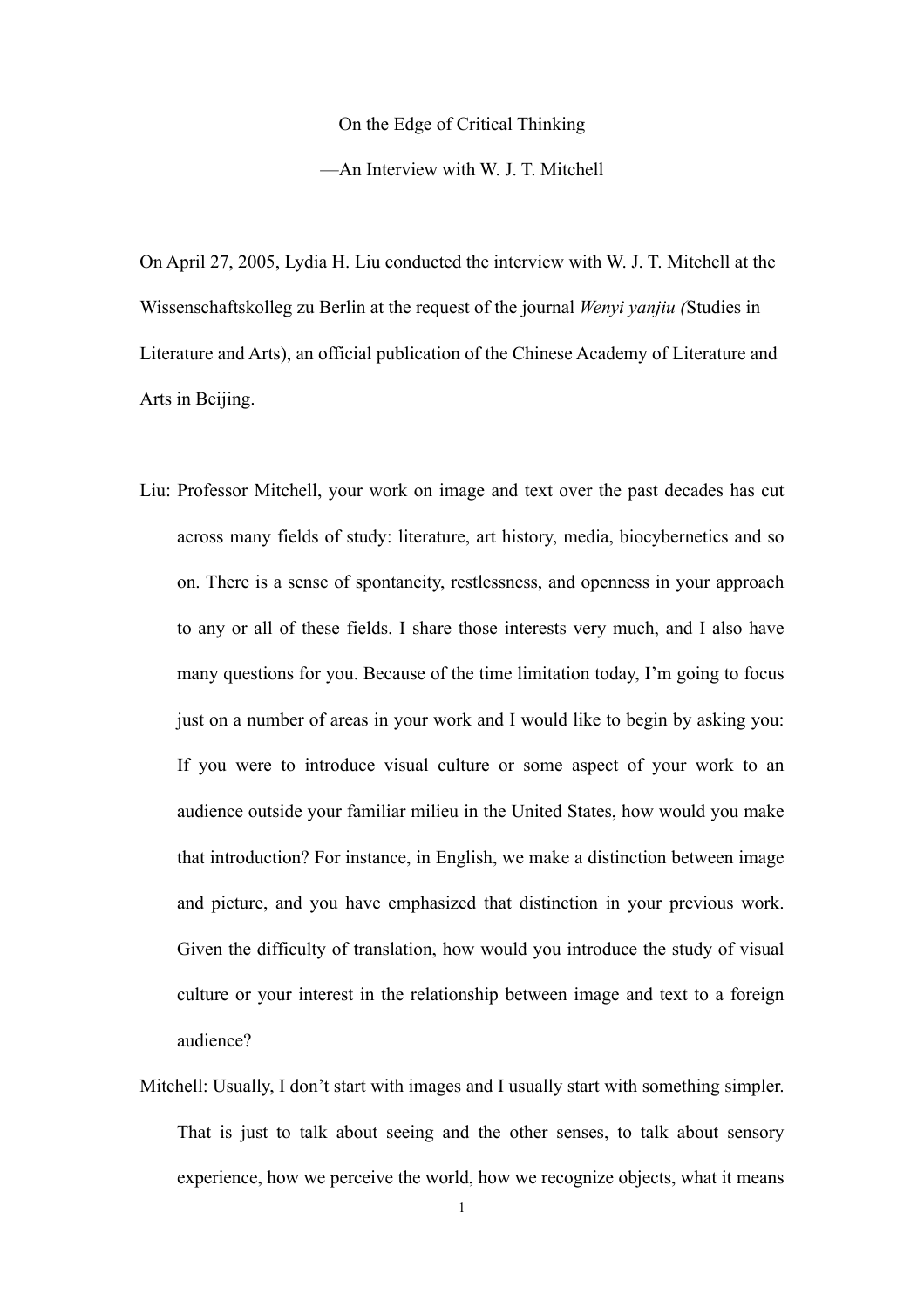to be an animal with sight. And one of the kind of first things I've ever approached in this area is the idea that seeing is not a simple, natural or transparent process. It's something which has to be learned at a certain point of your life. If you don't learn how to see by age five or six, it'll be very difficult for you to acquire just as difficult as to acquire a natural language later on.

Liu: Could you give me an example?

- Mitchell: Suppose you were a child and I put a blindfold on you and forced you to wear your blindfold until you were twenty years old. When we took the blindfold off, you wouldn't be able to see the world, you wouldn't be able to recognize faces at a distance. You would have learned the world by touch alone and you might have some vague idea about what it means to see the world, but the actual experiences of seeing would be quite overwhelming. Oliver Sacks, a neuropsychologist, wrote an essay a number of years ago called "To See Or Not To See," and I often introduce things by looking at his article which develops the theme of blindness and vision together. Since the 18th century, we've known that if people have been blind for a long time, if their sight is restored, that does not mean they can see. Seeing is a learned activity, a process of installing a software for processing visual reality which is a quite different reality from that which you can touch. A blind man can't touch the moon, we can see the moon. There are lots of things in our experience that are only accessible to sight and we have to learn through experience how to coordinate the vision of objects with what it might be to touch them. For instance, to estimate distance, that's not automatic, that's a learned kind of thing.
- Liu: Would you say that there is a parallel to how we learn to read?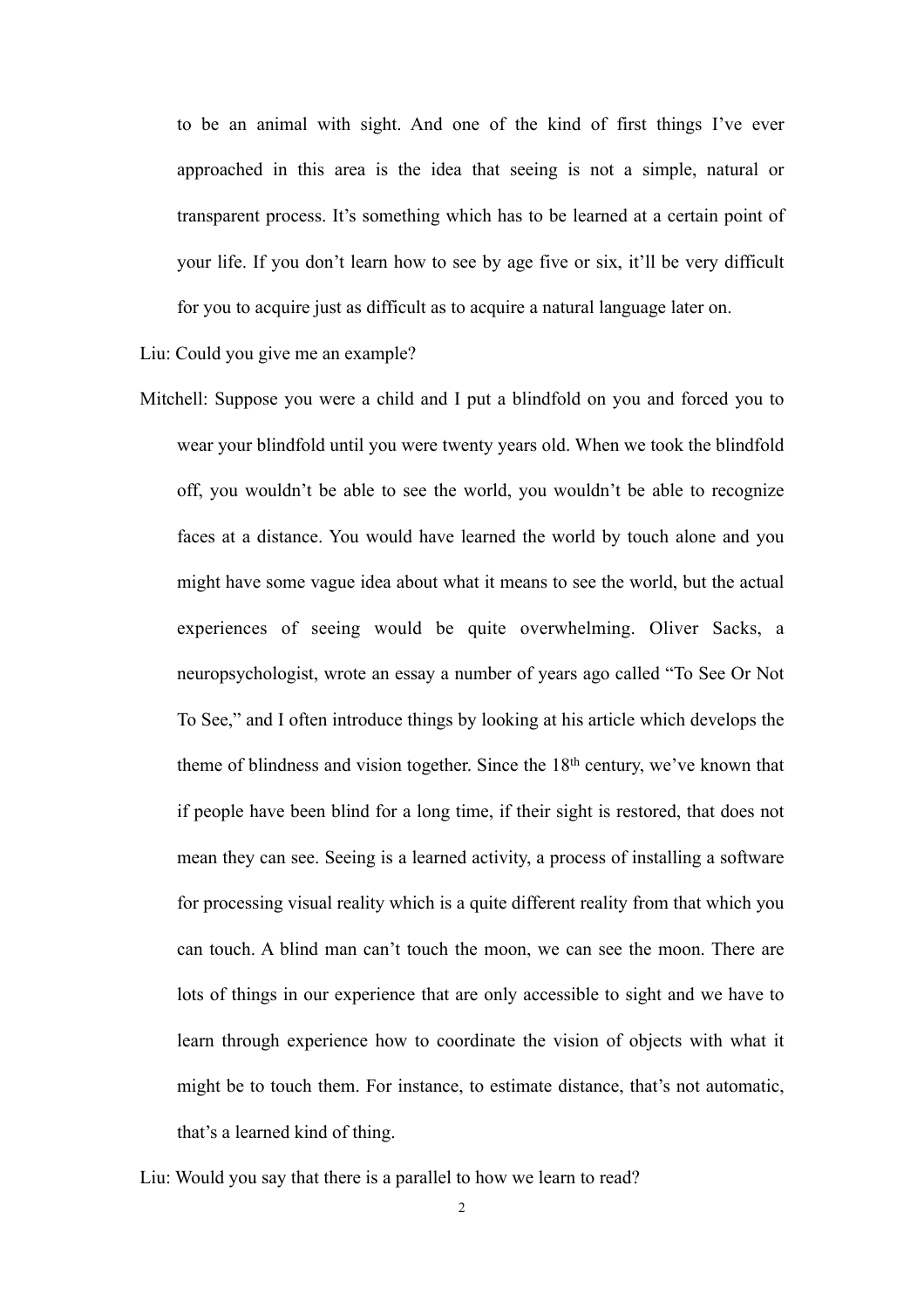Mitchell: Yes, and to learn to walk as well. If you bind a girl's feet from birth and then take off the bindings, she'll not be able to walk, her feet would be crippled. Hearing is probably even more primitive but certainly the idea of seeing is something like learning a language that you have to learn to make a whole bunch of differentiations. You would need to know figure any ground. And you know, if you want to understand what losing the ability to do that would mean, think about when you are in a state of vertigo, that's what blind people would have if they suddenly had their sight restored. It would just be shifting sensations of light and color, and they wouldn't be able to tell objects from their backgrounds. Your eyes move all the time too. So you have to learn how to stabilize movement. Take the movie camera. The movie camera doesn't work like the eye. The movie camera stays on one thing, and then maybe it moves a bit, but you have to move it gradually. If you move it fast, it's all blurred. The same thing with the eye. Our eyes are moving, dancing, and jumping all the time. But somehow we've experienced this as a stable world. We've learned how to hold the world together. But if you hadn't learned that, your natural eye movements would completely confuse you and make you dizzy. So Oliver Sacks points out that he had this patient, whom he studied, who had been blind for twenty years. When his sight was restored, at first he was thrilled. He'd never seen light before but then he became more and more afraid, paranoid and disoriented. Finally, he returned to blindness. He became hysterically blind because it was too upsetting to try to learn this thing so late. So that's for me the first lesson. Seeing is learned and we mustn't assume that it's just transparent like a window. The second thing that I'd introduce then is seeing other people's faces which I think is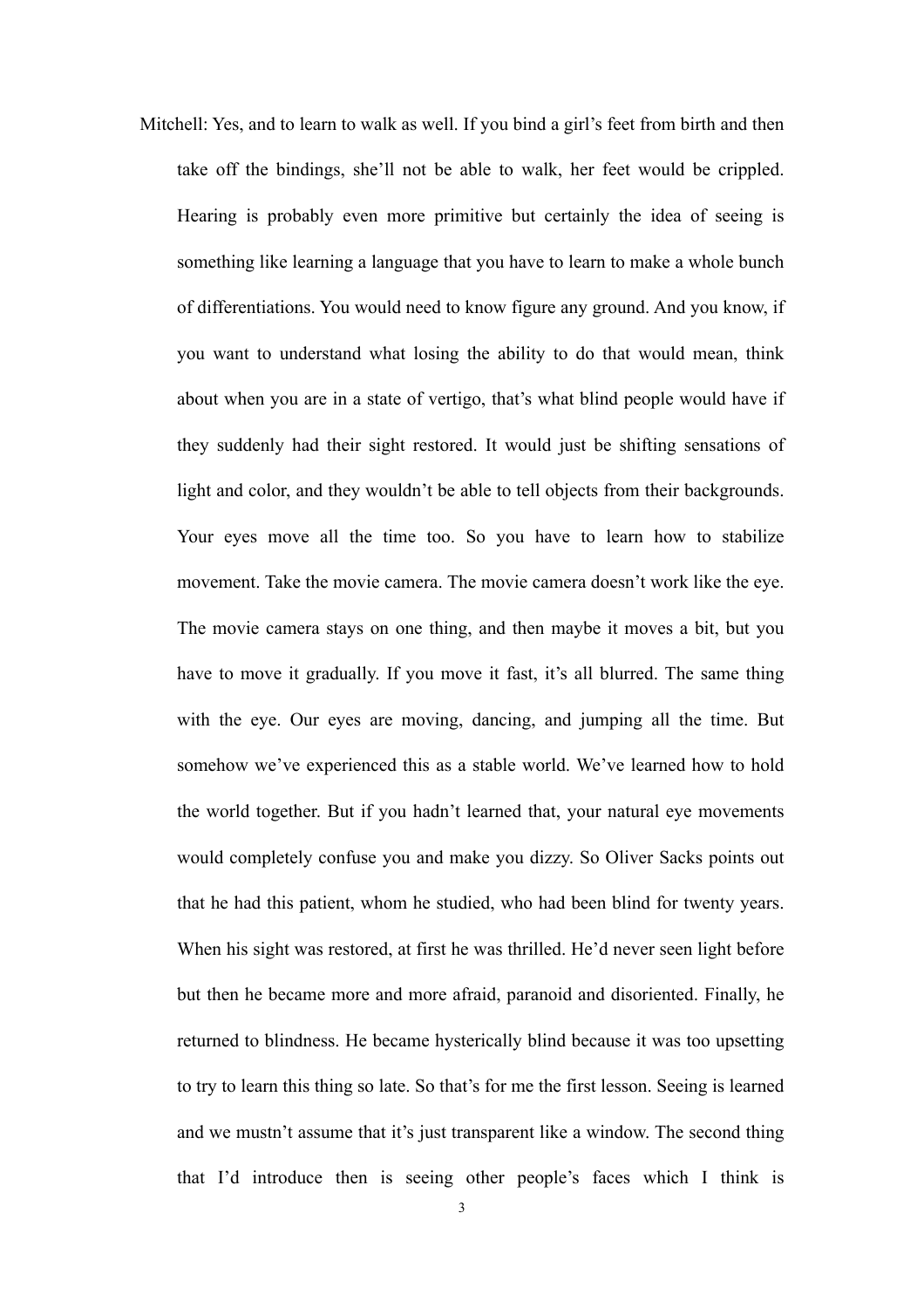foundational for not so much human perception but the visual cultural structure of reality, the fact that we see that the other people see us. You look and you see somebody looking back, and all that takes, even fifty feet apart, two human beings looking at each other, or a glance. There may be recognition or a sight of attraction or hostility. It's this field of what's called "the eye and the gaze," back and forth, a dialectic between observers. I think that really constitutes the social field of vision or we call visual culture. So long before we look at images, I ask students to look at each other and to think about what it is to look at another person and when did it first become important. Of course, one answer, again, is that it's a very early imprinting process. We are programmed to recognize faces, just as animals are. All it takes is the idea of eyes, the impression of someone looking at you. So this is an experience of understanding the visual field not just of looking at things but being looked at, being the object of the gaze yourself and from that come things like shame, guilt, the feeling that I'm not alone in the world. Others see me, others make judgments, others have images of me, and so seeing, especially social seeing, is about a lot more than just seeing objects.

- Liu: Would you say visual contact is fundamental to the construction of intersubjectivity?
- Mitchell: Yes, absolutely. Just as speaking, hearing your mother speak, hearing her voice which probably precedes that because the infant in the mother's tummy is hearing her voice long before he sees her, so he feels and understands the vibrations of her body. That's, you know, the home. And hearing the voices of others, because the fetus in the womb can't see. You are blind then. So hearing is more primitive than that sense. You hear before you see. And then when they are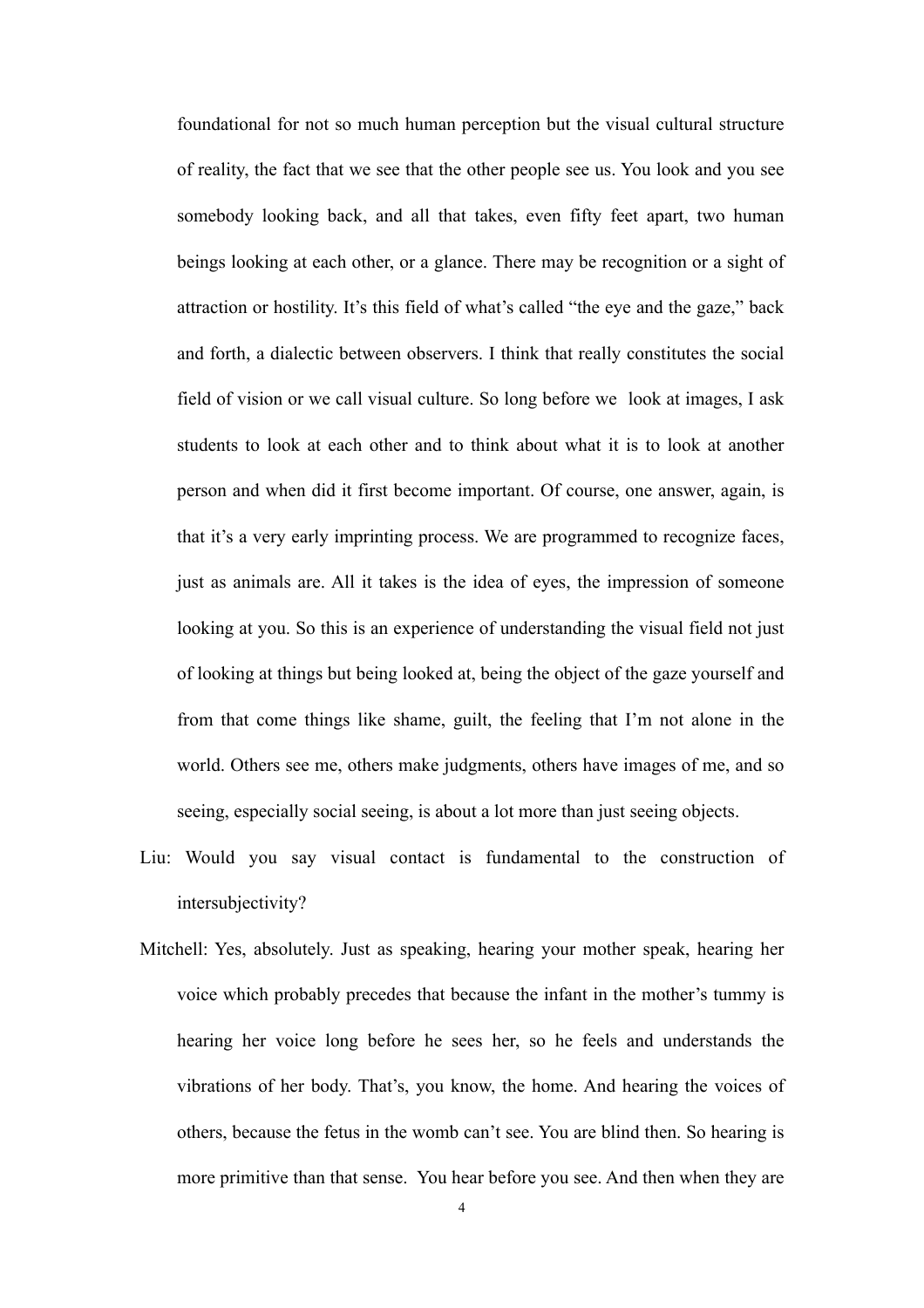born into the world of light, at first babies can't see--just like kittens, puppies. They are born with their eyes closed and then they can't see much except light. But very very early, you know, the infant looks at or sees his mother's face or father's face or a brother, a sister or somebody close. You can tell right away that they know it's somebody else. Lacan talked about the mirror stage but the mirror is really irrelevant. You don't need to have a glass mirror, what you need is a face of another person and a feeling of the face's looking back. Even animals have this, the imprints of the faces of their parents and siblings, or whatever they first see in fact. A chicken, when it comes out of the egg, if the chicken sees you before it sees anything else it'll follow you everywhere and thinks you are the mother, the mother hen.

Liu: You speak as if you were a scientist. Are you a closet scientist, or an open…?

Mitchell: Yes, I'm an open scientist, and I've come out of the closet. For a long time I've thought, oh well, what we do is culture, humanities, it's impressionistic, it's subjective, it's not objective. I've contrarily rejected all those stereotypes of the difference between science and humanities or, you know, the hard sciences and the soft sciences. I think the science I do is not particularly quantitative. I don't work with numbers very much but I do work with facts, with objects and experiments, hypothesis and testing. And there are many kinds of science: there's the historical science, there's the experimental physical science, or theoretical and speculative. So I'm an image scientist.

Liu: Could you say more about image science?

Mitchell: Well, it's an emergent discipline, it's associated I think with the foundational principles of art history. Very early in the history of art history, there was a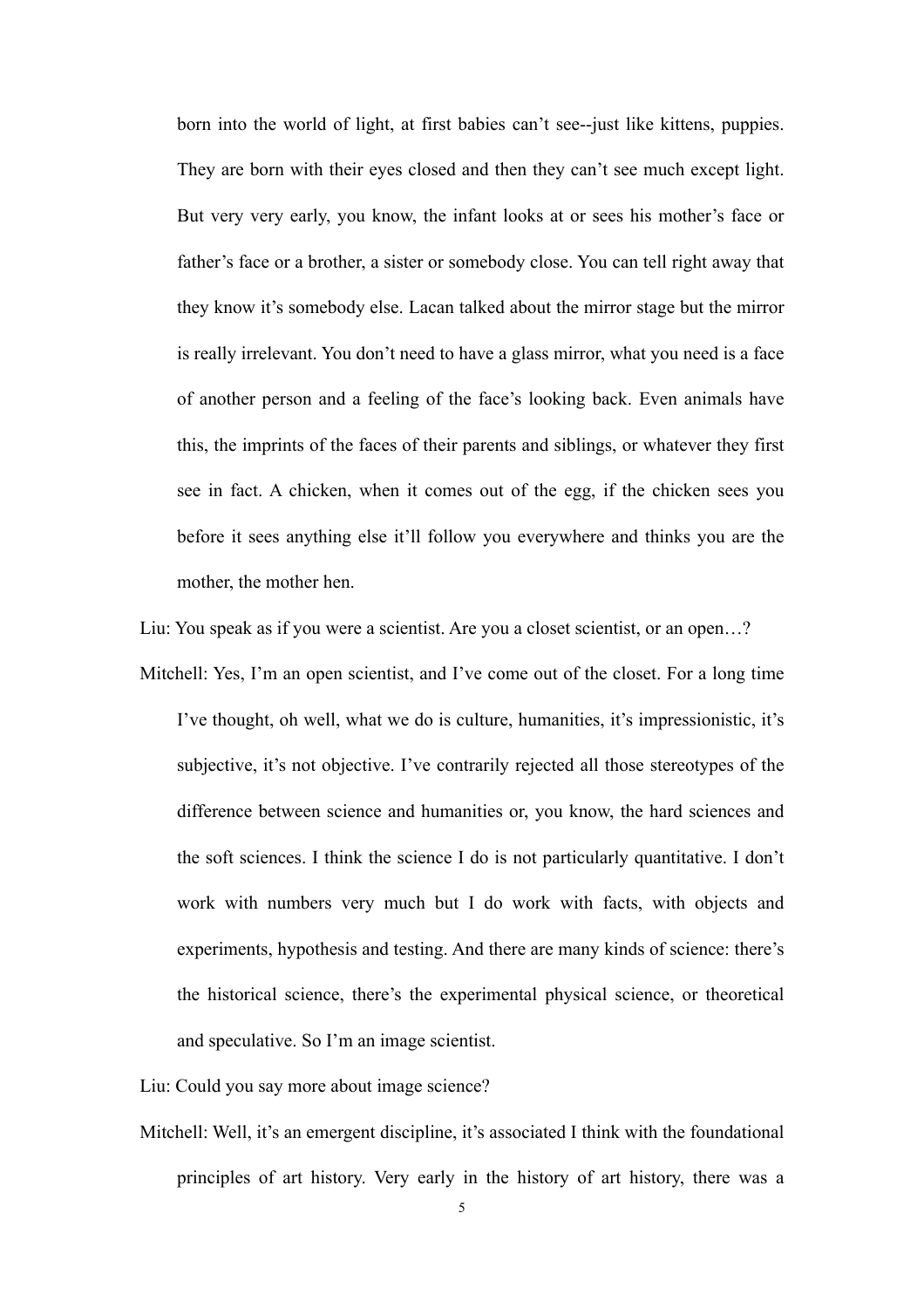notion that art history should be more than just the history of art. It should be the history of images and it should have a general theory about images. That tended to be lost especially when the European roots of art history were transplanted to the United States. Then it became a much more conventional sort of, closed of discipline which took mainly the master species of Western art and mainly paintings from the Middle Ages, Renaissance up to the modern era. And it's thought that as its basic archive and there were other things to supplement sculpture, architecture and so forth. But people like Aby Warburg, Alois Riegl and the other founding fathers of art history had a broader vision, I think it has been reborn in our time.

- Liu: Your own books, for example, *Iconology* and *Picture Theory*, have played a very important role in introducing these other dimensions into art history. And art historians have been receptive to your work. In what ways do you think your work has helped transform the discipline?
- Mitchell: I think it helps remind our art historians of their origins for one thing. It isn't just a question of going back, though. There has also been a transformation in many learned disciplines. Philosophy, linguistics, semiotics, the whole theory of signs, theories of culture, have come to realize that culture is mediated by a vast number of different kinds of signs and it isn't just language that makes culture what it is. Language itself is filled with metaphors, and figures, and verbal pictures. And there is the whole repertoire of images that go beyond the visual art in this primary field of visual culture—the realm of seeing the world, seeing other people especially, the world of fantasy and dreams. So I think about image science as covering a field that goes all the way from verbal images, images in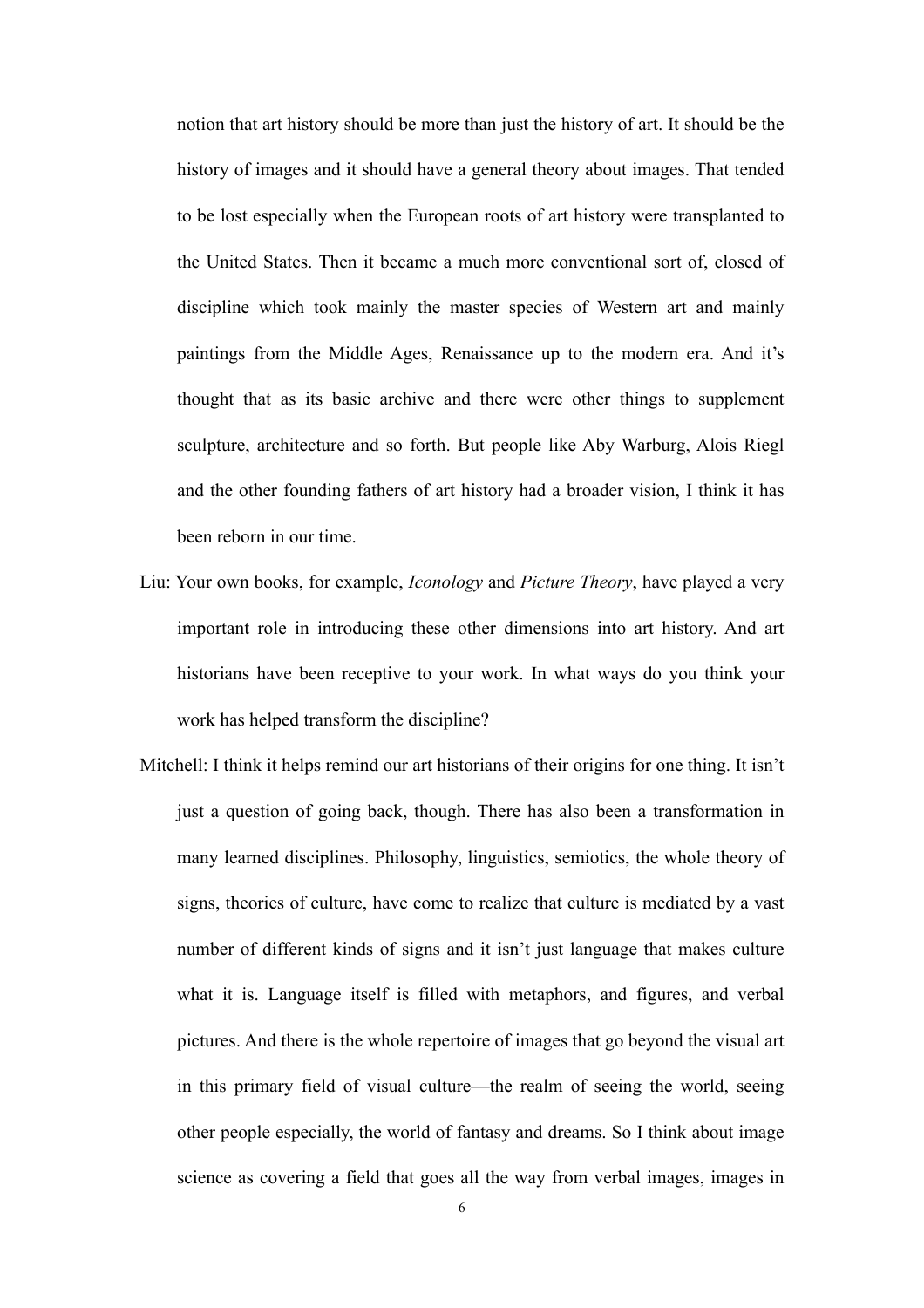language to pictorial images, but also things like mirrors, and reflections, and shadows, the whole realm of optical phenomena in the natural world, and then things like memory, fantasy and the act of perception itself, that kind of middle area that gives rise to images and all the other areas. This conception leads to imagination, leads to memory and so forth.

- Liu: This is much broader than what people usually think of as visual culture because it has this philosophical dimension to it. Now, art history has opened up and is moving toward visual culture, which would have been unthinkable a couple of decades ago. But it seems that people hold on to a more or less conventional notion of what visual culture might be. Media, of course, would come to mind immediately. A scholar of visual culture is regarded as someone who has expertise in film, television, photography, and things like that. But what you are suggesting seems to go much further and border on the hard sciences as well as what we normally call image objects.
- Mitchell: Yes, I am very interested in the way images work in science. Of course, you can't know everything, I mean, by trying to do image science, it doesn't mean that I could ever dream of mastering all of numerous disciplines being required, but I can do two things. One is trying to think generally about the problems of image, to think of the ways in which it transcends any discipline, trying to articulate some general founding principles of how we might think about images and their relationship to the visible world and also to other senses. That's one part of it. The other thing I'd like to do is—and you have mentioned this as you said that I'm improvising, I'm restless, I'm jumping around—is that I'd like to work by cases, to take a problem or an event, a moment, and think about the way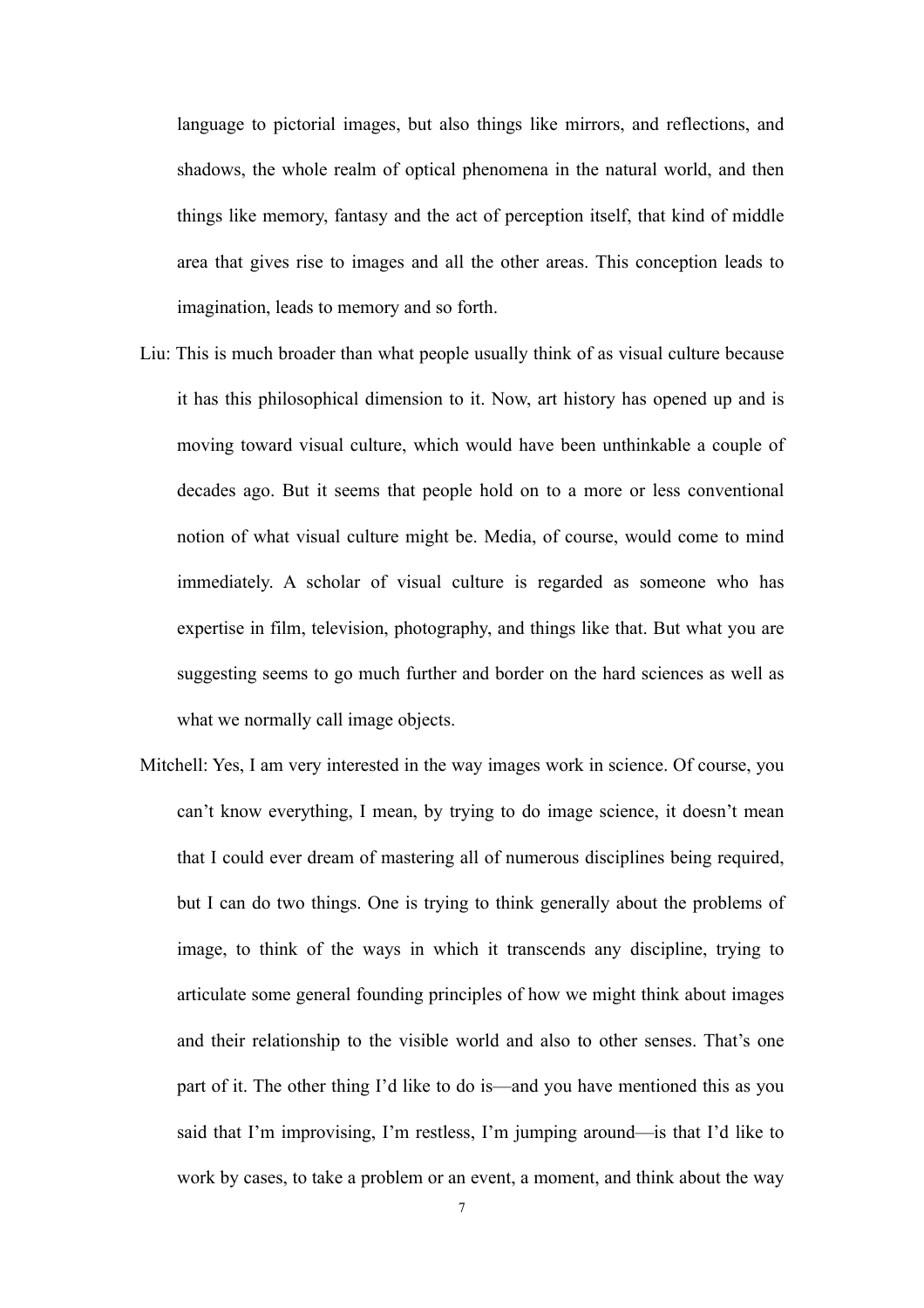in which image plays a role in it. This is what allows me a lot of freedom to improvise various areas and build on other disciplinary knowledge. But I don't plan to be an expert film scholar or an expert art historian for that matter. I'm more interested in fostering a context in which film scholars and art historians, and scientists might find things to talk about. Somebody has to think about that in the course of translation and collaboration across these disciplines.

- Liu: This is the work of a theorist. Take your new book, *The Last Dinosaur Book*. Does this book reflect your effort toward establishing the general founding principles for image science? Does it bring all the strands you just mentioned together? I heard that when you were a child, you didn't like dinosaurs, which was a surprise to me because I've always thought that American kids love dinosaurs more than anything else.
- Mitchell: It's a myth. American children are always supposed to love dinosaurs and it's taken for granted, but I was one of the exceptions. I tell a story of this in *The Last Dinosaur Book*. When I was in the first grade, we had the usual thing, a dinosaur unit, when the teacher brought some images of dinosaurs and said: "OK, I want you to copy these images and I want you to produce your own drawings of dinosaurs" I thought it was a great assignment and I wanted to draw one of my own, so I drew a dinosaur and I drew a cowboy on a horse who was trying to throw a rope over the dinosaur, because I was growing up in the western United States where cowboys were a common sight. The teacher looked at it and said: "Well, that's not correct. The dinosaurs were gone long before the cowboys, and this was an impossible picture." I was disappointed because you don't like to be told that your work is bad. So I turned to dragons. I always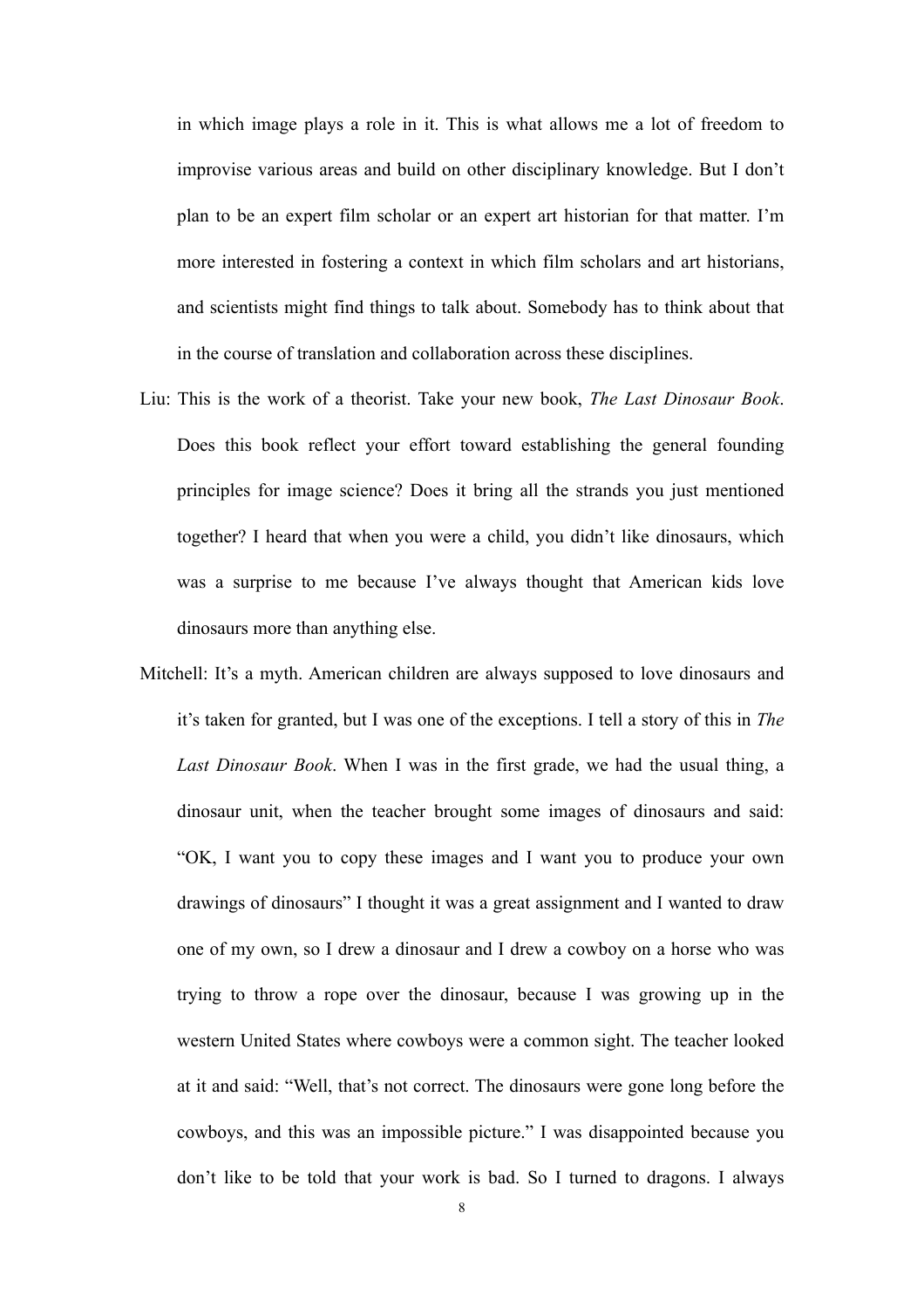preferred imaginary things to boring reality. I love science fiction, fantasy and tales of the imaginary. So I turned to dragons. Much later when I saw the movie *Jurassic Park* it occurred to me that the dinosaurs really are dragons and they really are imaginary creatures even though they were real. We have made them into fabulous creatures, we've made them into symbolic animals just as dragons were. And we've created a myth and a cult around them. Instead of the cowboy, we have the paleontologist hero who is always an Indiana Jones figure, who is, a man's man. He is a big game hunter and he's got this biggest game of all. So I decided to write a book about the romance of paleontology and the myth of dinosaur and how they fit into modern culture.

- Liu: The book is interdisciplinary in the real sense of the word. You did go into paleontology and that sort of thing, didn't you? Can you say more about it?
- Mitchell: Well, I wanted to write not just about the myth but also about the reality and, particularly, how the reality gets recoded or translated into the mythical and also how the reality is established sometimes in relation to contemporary myth. And by myth, I don't mean anything necessarily false, I just mean, it's a narrative or a very common perception that a lot of people share. This is the thing that structures our experience. For instance, if you ask a real paleontological scientist "What killed off the dinosaurs?" and then you look at the history of their answers, you have to ask, what did the Victorians think? What did the modern thinkers imagine as an extinction scenario? What did the scientists say about the extinction during the Dust Bowl? What you find is that in every age, whatever the anxiety was about human problems, especially catastrophes or human extinction, that anxiety then shows up as part of the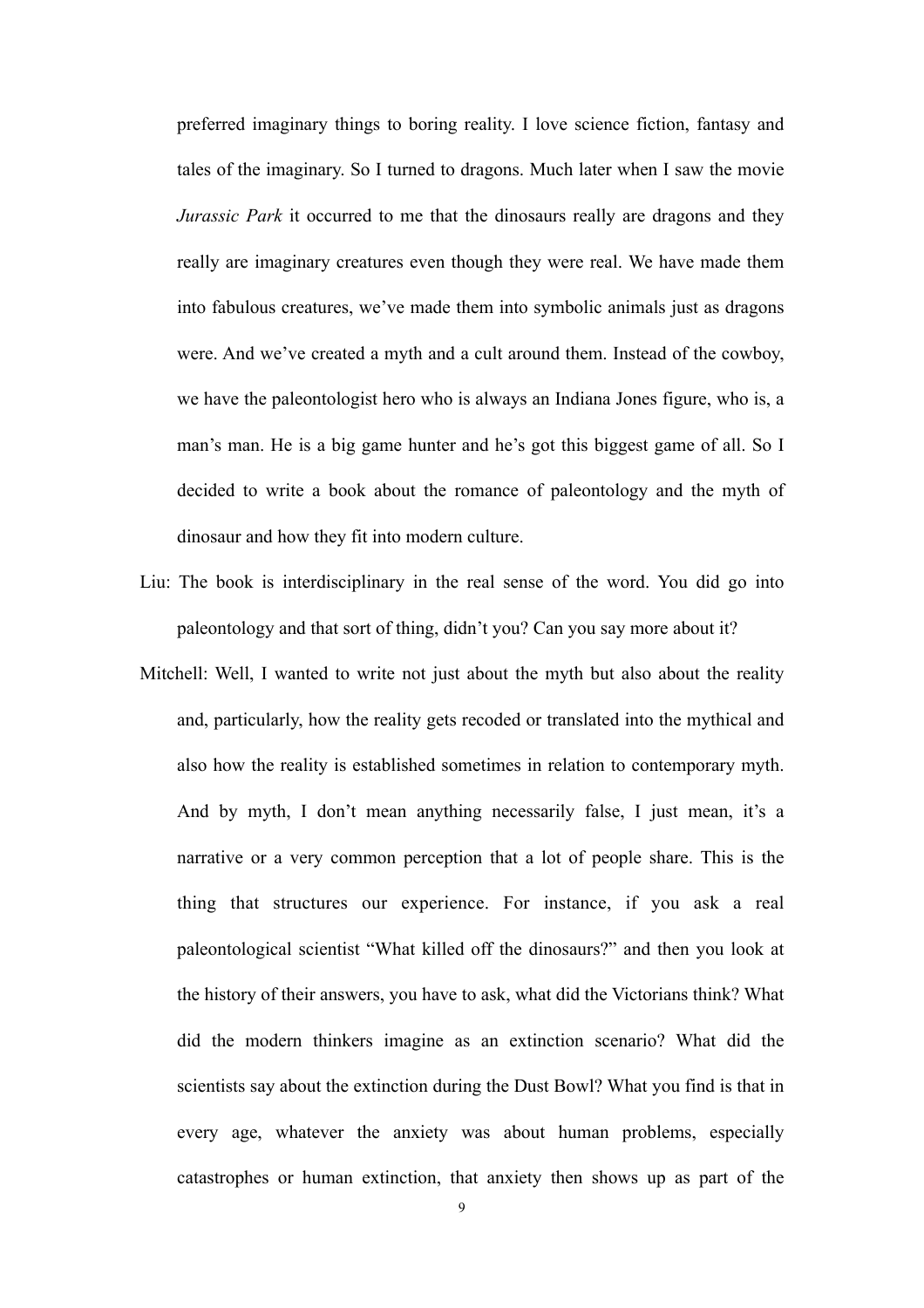extinction narrative of the dinosaur. So the first theory was that air pollution killed the dinosaurs, the atmosphere changed. This theory was deveoped by Richard Owen in Victorian London where the air was unbreathable. The second major theory was that they just ran out of gas. They became slower and slower. They couldn't compete. They were stupid. They were too big. They were slow, and more rapid moving animals must have pushed them aside, animals with more energy, because they were reptiles, slow and sluggish. So it was basically the theory of entropy, the laws of thermodynamics, i.e., that the dinosaurs ran out of energy. Of course, the fact that they went into the ground was often associated with oil and now it is as if we were digging up the stored energy that the dinosaurs ran out of. During the Dust Bowl, it was the theory of drought, and then in the modern contemporary era, there has been what's called the asteroid hypothesis: a catastrophic event that, like a nuclear blast hit the earth, enveloping in ash and killing off almost everything. So that image arose during the Cold War; it was an imaginary scenario of dinosaur extinction. And now I think you could probably guess what the modern contemporary extinction narrative is. It has to do with microorganisms, plague, and some invisible germ or virus that went through the dinosaurs' food chain and killed them off.

Liu: That's fascinating. Not surprisingly, scientists are developing the nanotechnology to work at extreme micro levels. Recently, you've published an essay in which you critiqued Walter Benjamin's idea of "mechanical reproduction" in his wellknown essay "The Work of Art in the Age of Mechanical Reproduction." In your article, you introduce a new concept called "biocybernetic reproduction." Could you perhaps give a quick summary of what lies behind your thinking? What is it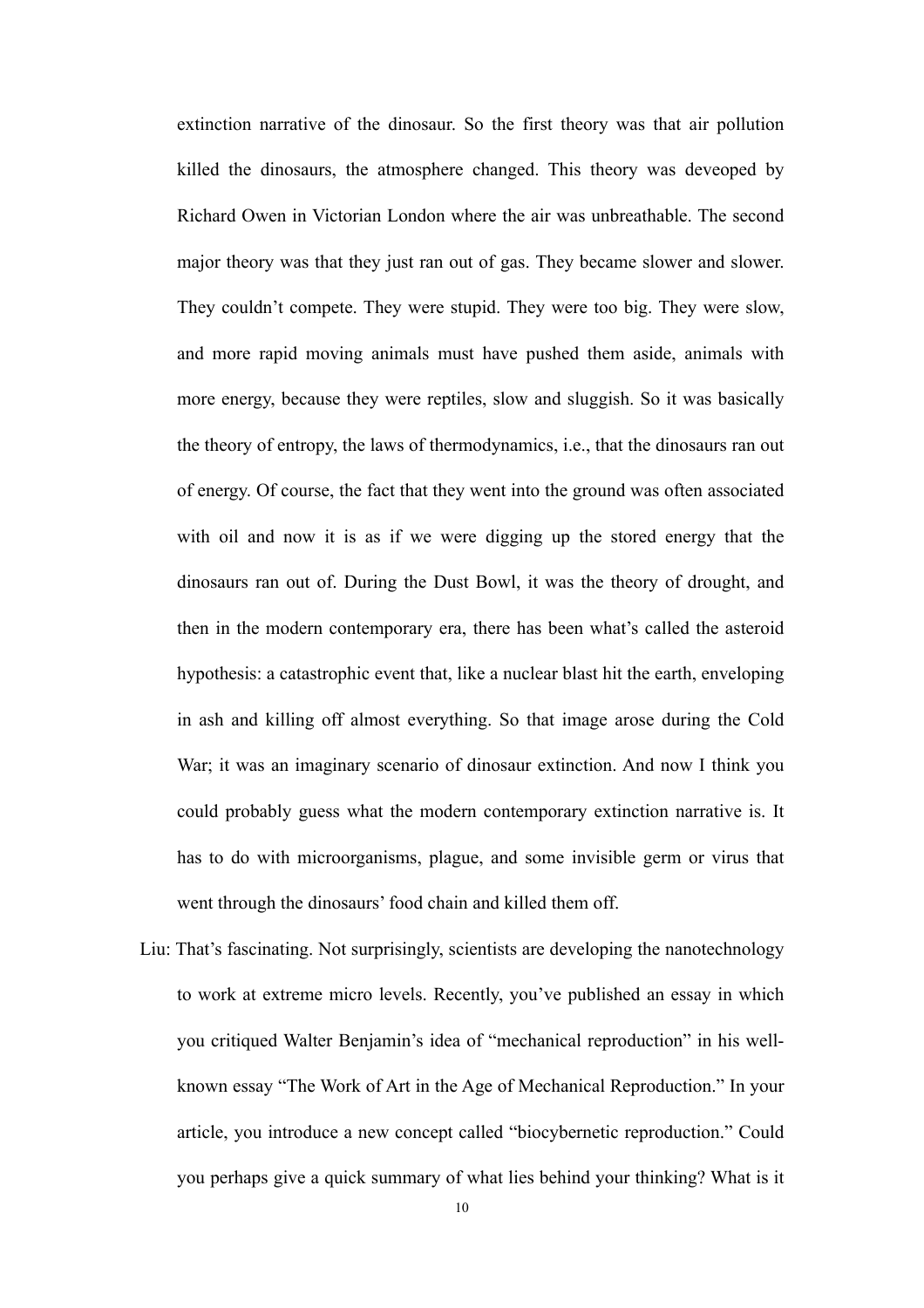that characterizes our time, the age of biocybernetic reproduction?

Mitchell: Well, the simplest I could put it is that for Benjamin the key inventions, technical inventions, were on the one hand the assembly line and mechanical reproductions, and on the other the camera, movie camera, still camera, making exact reproductions of visual images. In our time, biocybernetic reproduction involves two technoscientific inventions, one is the decoding of the DNA molecule and the unveiling of the secret of life; the other is the invention of highspeed computing. We live in times often called the digital age, the age of the computer, and I think it's just not that, and I think it's the computer plus the new technologies of the life sciences, cloning being the figurehead of all this, as well as artificial life and artificial intelligence side by side. So biocybernetic reproduction, if you imagine the difference from Benjamin during the 1930s when he wrote that, when the prototype of technical reproduction was the assembly line and the automobile. Now the commodity coming along is an image but it's a living image, an organism, a new kind of plant, a new kind of microbe, a new kind of living thing. The commodification of living things is part of this, and also the idea that we can patent things like genes and patent seed strains. And biology is at the forefront of the sciences but aided by the super-fast computer.

Liu: Would you align yourself with those people who write about "post-modernity"?

Mitchell: Well, "post-modernity" I think is a term that arose in the 70s' and the 80s' as a way of talking about something that had shifted since the modern era, the first half of the 20<sup>th</sup> century. But I never found it really adequate because all it is a parasite on the modern. There is the modern and there is the post-modern. I think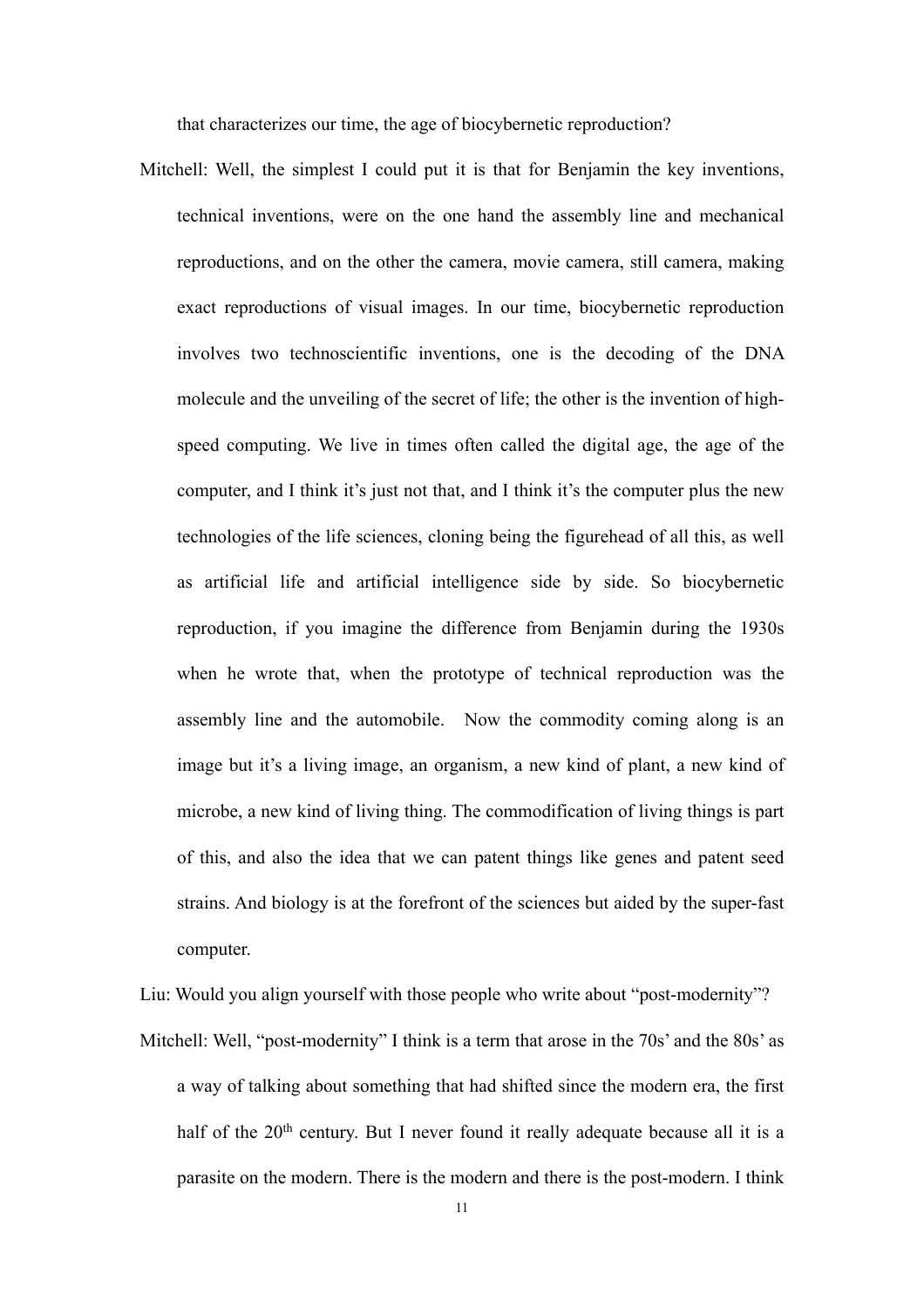of it as a historical place order, something you use to designate a time, and it was very powerful in that twenty-year period, say from 1970 to 1990 as a way of saying "this is what's different about our time, and we are post-modern." Many artists felt very liberated by this, and scholars, intellectuals and art historians did too and said: "We want to think about what's new and different about the present." and the post-modern became the name for that. It was a kind of avantgarde in the intellectual work and in the arts. But I think very rapidly, like all these period terms, it became a bit reified, and became too easy just to say: "Oh, that's post-modern, that's post-modern." The term itself didn't really describe anything except to say "after the modern." Pretty soon, people had to ask things like what's after the post-modern—the post-post-modern?—that didn't seem like a very good idea. So that's what led me in part to think again through the classic paradigm of modes of production and reproduction, like the Marxist model of history. Marx said that the way people make things, the things they can produce, and the world they can create around them are what create history and creates culture and historical reality. That's why I try to think specifically about the mode of production, not to depend on categories like modernism, premodernism, post-modernism which, I think, put too much weight on the reified concept of modernism. I wanted to say something more specific, as Benjamin had done when he said the era of mechanical or technical reproduction, so biocybernetic for me is the emergent form of technoscience in our time just as photography cinema and mechanical reproduction had been for Benjamin.

Liu: Can we move on to your current project? You're writing a book called *What Do Pictures Want?* Have you finished it? When will it be in print?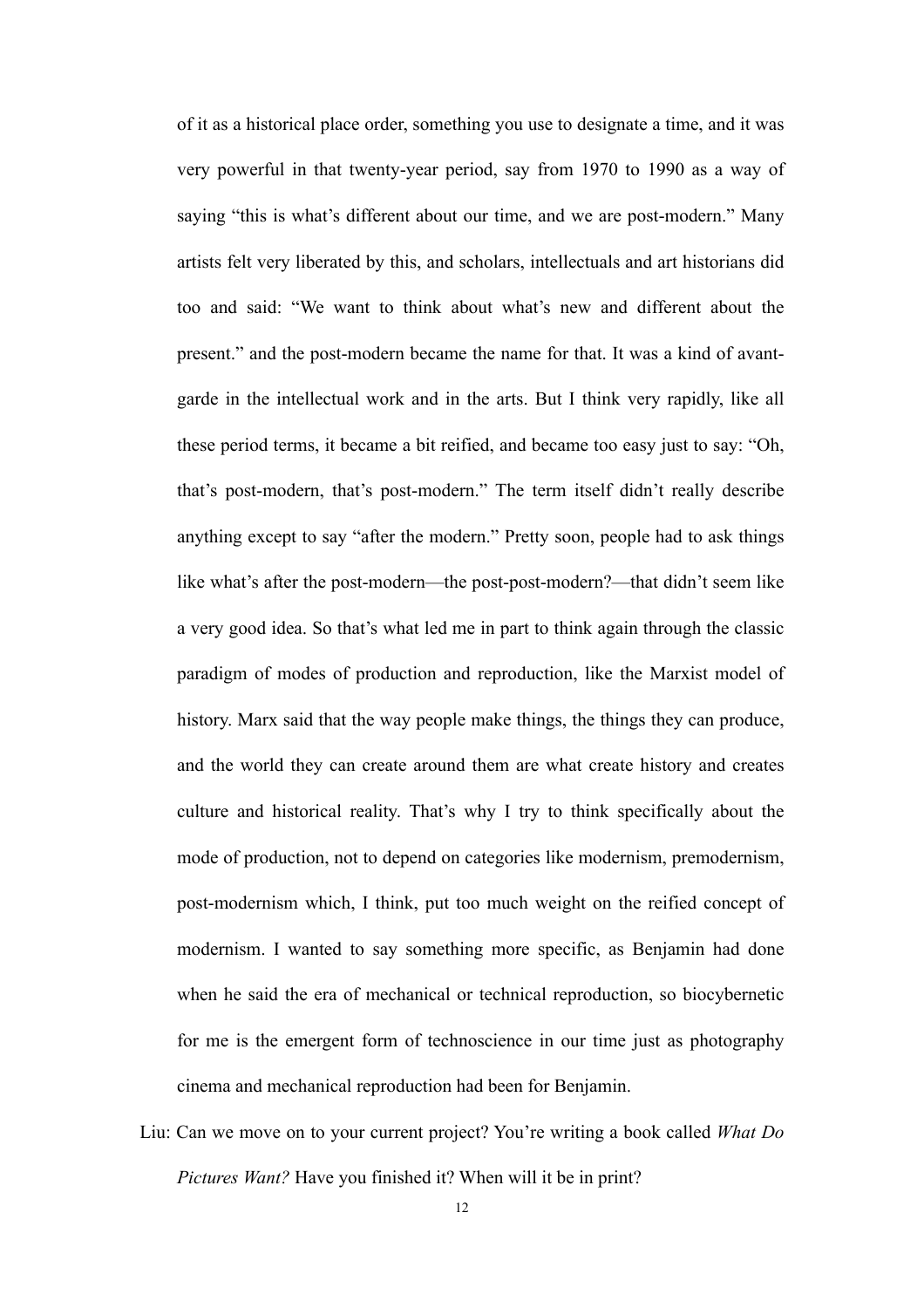Mitchell: I hope in two or three weeks, coming out very soon.

Liu: The title is very striking and makes me very curious. What is in the book?

Mitchell: Well, It's really a compendium of the essays I've been writing since around 1994 when the previous book *Picture Theory* came out. *What Do Pictures Want?* is exactly the third book, in a kind of trilogy. *Iconology* was the first, which was about the questions of image and text: what's their difference, what's their relation, and why is it important? *Picture Theory* then was about the relation of pictures and images, their difference, their relationship, and it was also an attempt to think about the world of image, or vision and the language of vision as something that's built into many different kinds of art forms and to think about what it means. So it looks at things like painting and theoretical discourse around painting or photography and writing that goes with photography, or it looks at even writing itself as both language and vision, because you see writing, writing is graphic, it's not just auditory. So this whole verbal visual complex was the subject of *Picture Theory*, but I felt like there was something more that I hadn't really come to terms with and that was the character of the image or the picture as something that seems to have a life of its own. I began to notice that it was almost impossible for people to talk about pictures without attributing some kind of animism to them or some vitality.

Liu: Could you give us some concrete examples?

Mitchell: Sure. One that is very well known is Giorgio Vasari's *Lives of the Artists.* He wrote the biographies of Michelangelo, Raphael and all of the great Italian painters. Chapter one of the *Lives of the Artists* starts with the first artist, as Vasari says, who is God. God is a sculptor, but first he is an architect and he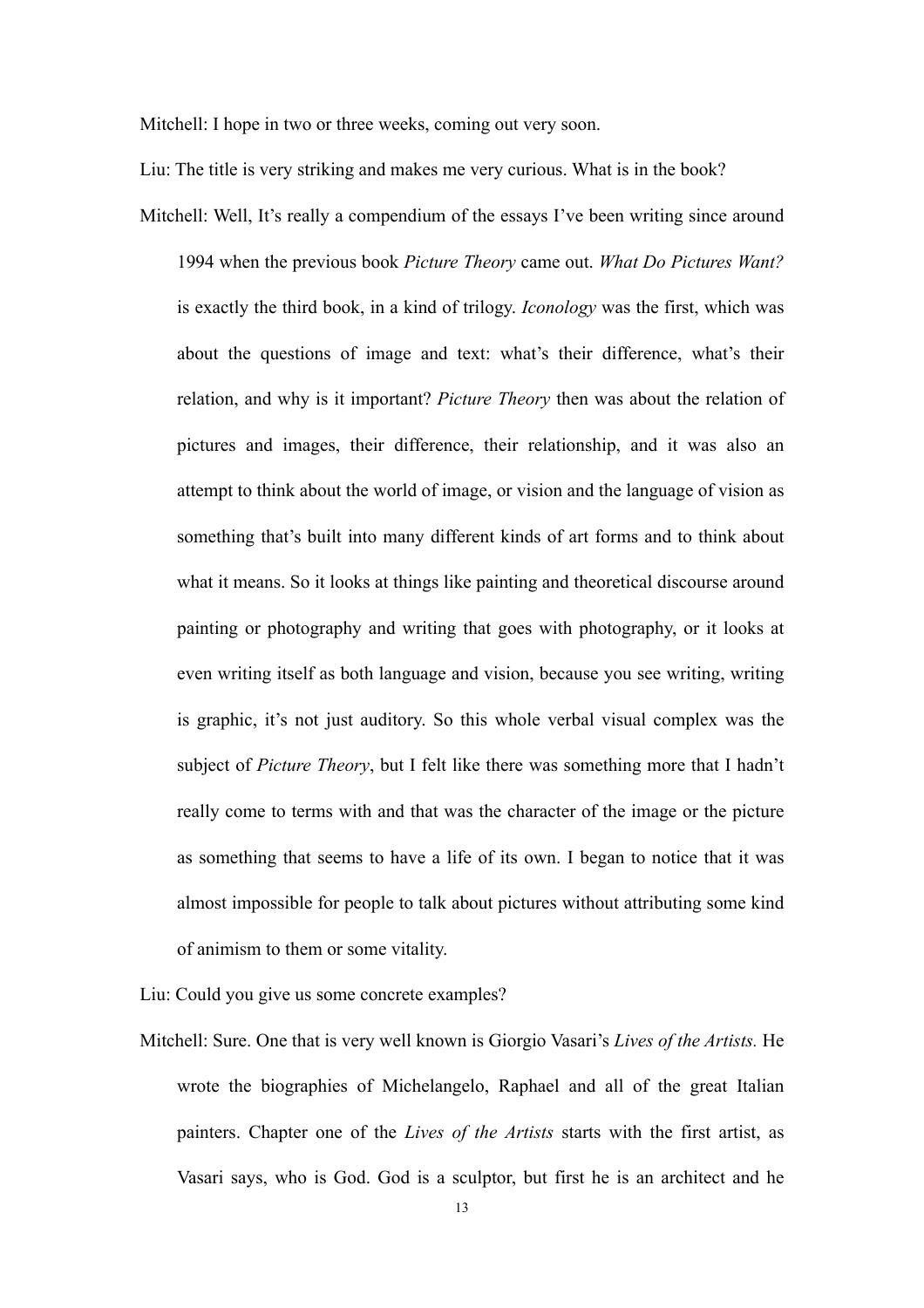designs the structure of universe, but then on the sixth day, God says: "I need something else," and he makes a self-portrait in clay, a sculptural image of himself. He makes it in his image and likeness, and then he breathes life into it, which is also sometimes: "He breathes the word into it;" he gives it language. So again, it is the image plus the language or the language that makes the image come alive, gives it a soul, and gives it something to say. Vasari starts with that, saying that's where the arts began. Sculpture, according to him, is the oldest of the fine arts and that's why Michelangelo is so important to him and why he would continually talk about Michelangelo's sculptures as if they were alive, saying that Michelangelo was better than all the other sculptors because when you look at his, they seem to be alive. That principle then led me to think, well, what does it mean when they do that? The peculiar phenomenon I really became interested in was What sort of thing is going on when an image seems to have a life of its own?

Of course, if you go back to the biblical story, it [the image] has a perverse will of its own. It doesn't just do what you want it to, and sometimes it does things you definitely don't want it to. So there are innumerable stories like this, like the story of the Golem. The ancient Jews need a warrior to defend them, and so they make an artificial man out of clay, the Golem as a warrior. And then the Golem runs amok and starts attacking those who created him. Or Adam rebels against God. Even though he's an image of God, he does not obey. So this led me to things like the second Commandment in the Ten Commandments which prohibits the making of graven images. It began to occur to me that the reason people are afraid of images, the reason that there is a problem, is because of this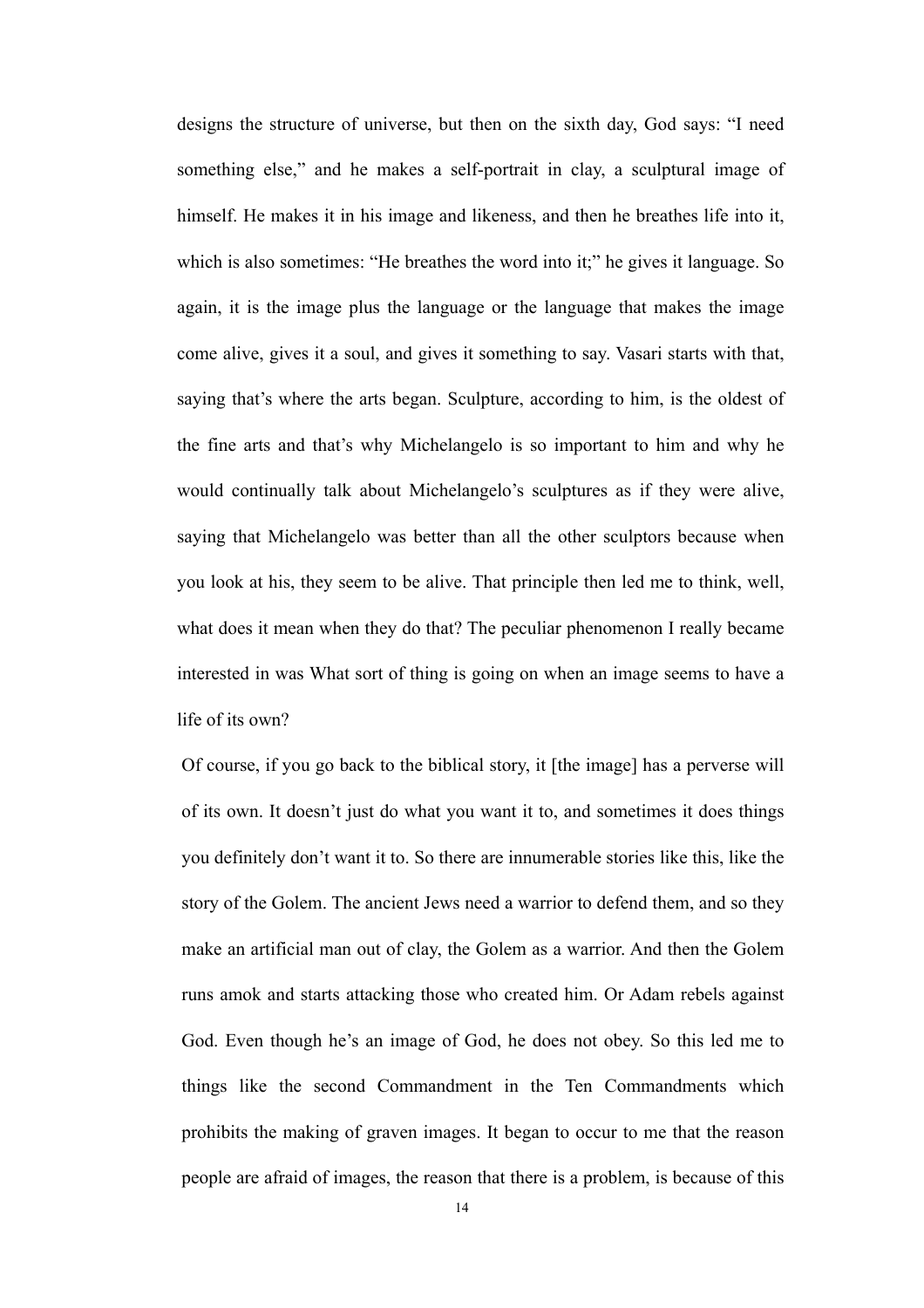life principle. They [images] seem to have it, of course we know they don't and they are not really alive, but that doesn't stop us from having a divided feeling or a divided conscience about it. We treat images as if they were nothing, as if they were just material things. But then we turn around and, a minute later, we are acting quite differently towards them as if they really had a life. That's why images are uncanny. They are familiar but strange at the same time, very paradoxical entities, merely material things but then they are also ghostly and fantastic. The whole idea is that they [images] might have desires, that they might want things from their beholders or need things. For instance, every picture needs a beholder to begin with. One answer to this question "what do pictures want" is that they want you, they want you to look, they want to have a relation or they need you to complete them. Without you, without the spectator, the image does not exist. So, that just spiraled into many essays. The biocybernetics essay is followed by an essay called "Showing Seeing*"* which is about visual culture; particularly it goes back to the thing we were discussing earlier, which is how the social experience of seeing begins with seeing the face of the other. And images are things that intervene in that process because when we look at other people, we are not just seeing them purely and transparently, we see them through a screen, and the screen is one of stereotypes, patterns of recognition. Immediately, I look at you, I see a woman; you look at me, you see a man. That's fundamental. We already have a kind of image that immediately divides the world by gender. And that's something we continually take for granted. But how do we do it? You know, many women look like men or men look feminine and so forth, but we are almost never wrong. Where we are wrong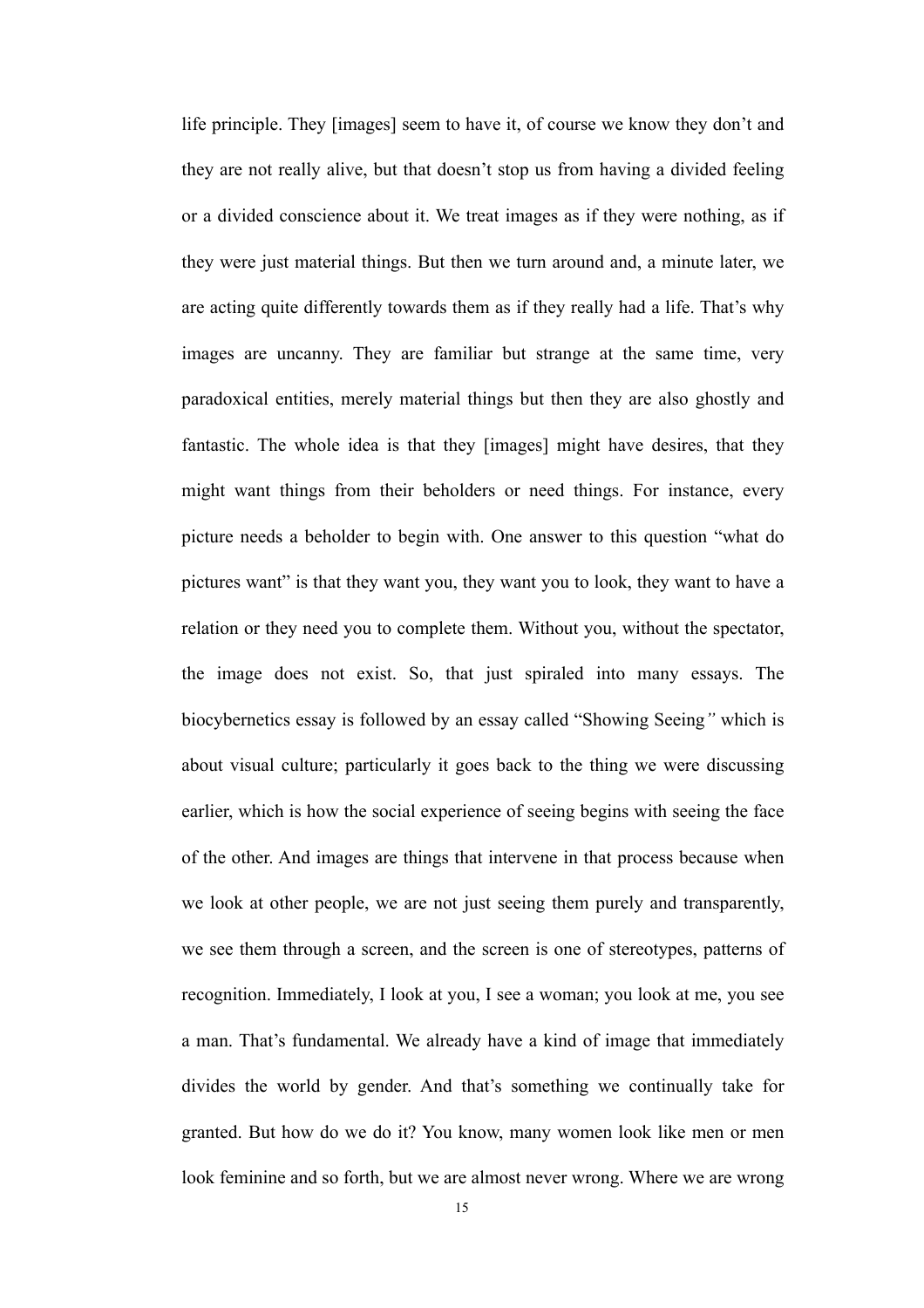is when we can't decide, then it's often disturbing to look and say: "So, what is what here? Who is who?"

Liu: That's where homophobia comes in.

- Mitchell: Yes. The man who is effeminate or who bonds sexually with other men is very endangering to this simple binary structure. That is part of what I call "screen images" as if what we were doing is always looking through a veil at each other and the veil is not just transparent. It has stereotyped figures on it that help us sort out what is what. One of those is the difference between living things and nonliving things. We are very skillfully programmed to differentiate that and children can tell right away what is alive and what isn't. I just forgot what your initial question was...... Oh, yes, "what's in the book?"
- Liu: Yes, did you also include "race"? I mean, visuality is so primary to the construction of racial categories.
- Mitchell: Yes, absolutely. There is a chapter in the book called "Living Color" which is focused on a specific case, and that's the film *Bamboozled* by Spike Lee. It is a film about racial stereotype and about racial cross-dressing where white people put on black face and black people figuratively put on white face. They change places and it's partly about the hostility between the races, people being suspicious or having prejudices against racial others. But I think it's more complicated than just that. I stress ambivalence and the idea there is also a mystery in the other, and there is even a kind of affection, or admiration, or envy. For instance, the stereotype of the Chinese is mysteriousness and inscrutability. So the Western observer looks at a Chinese and thinks: "she must have a secret." When we think of the Western stereotype that "we are straightforward; we just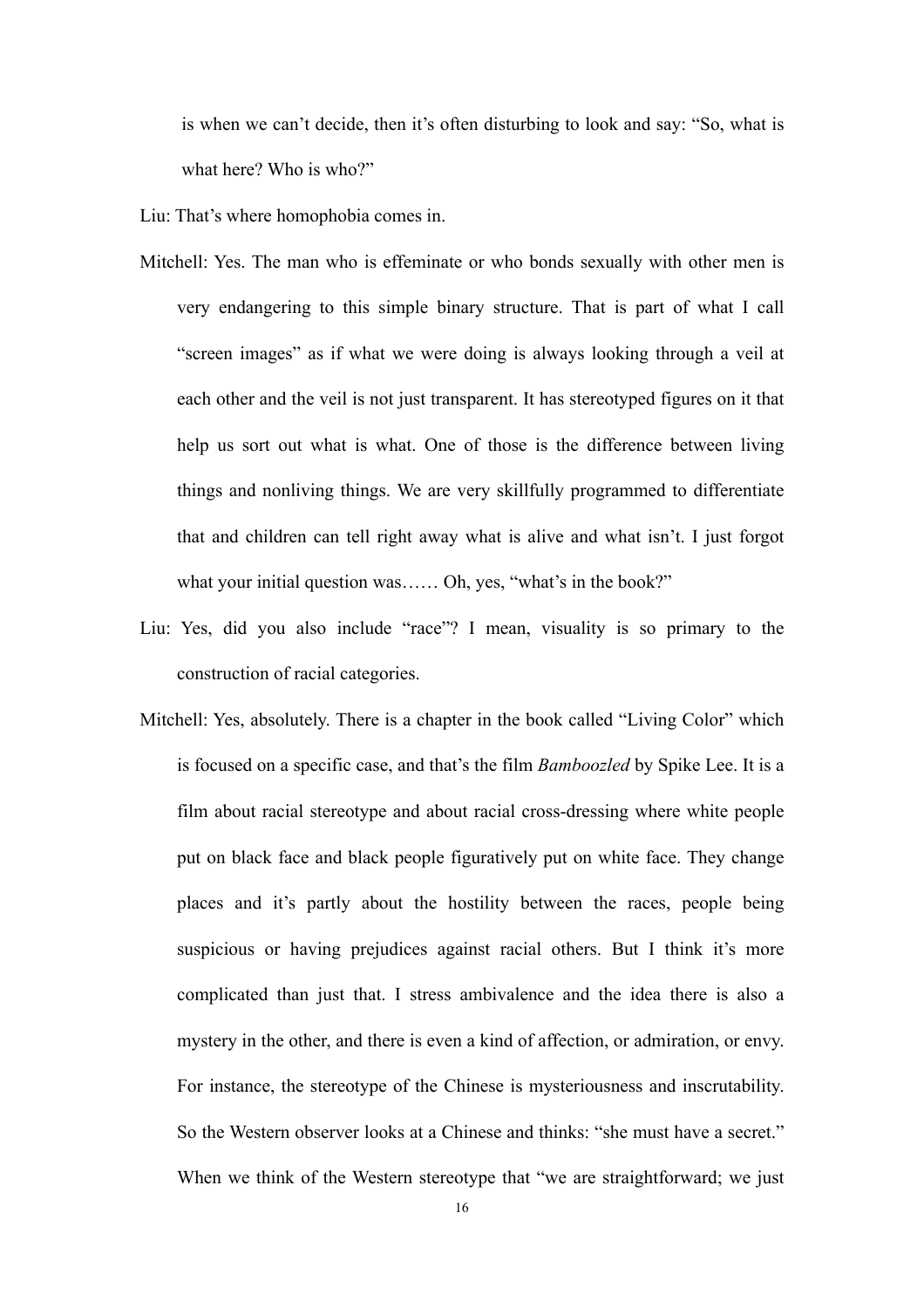say what we think" except, of course, that the gender stereotype of man and woman intervenes, and then "men and women come from different planets," so they don't understand each other and they had stereotypes about each other. Spike Lee's *Bamboozle* is brilliant at particularly focusing on the most dramatic, vivid pictorial case of stereotyping. That's what's called Black Face Minstrel show where the black people caricature themselves usually for white audiences. It was called coon shows. They would dress up in ridiculous costumes; they would take the stereotype of Afro-Americanness, and they would exaggerate it and make it grotesque, which moves then from stereotype to caricature. A stereotype is just a standard image. Caricature is when all the features become really grotesque and exaggerated. *Bamboozled* explores that racial divide what's called black face—and the stereotypes both of blackness and whiteness, how they change places, and how they interact, with all the ambivalences associated with them.

- Liu: So you give a close reading of the film. Are you suggesting that caricature turns the stereotype upside down and inside out as a kind of counter-image?
- Mitchell: Yes, it's counter-image. I also think of it as a disfigurement of the stereotype. Stereotype is often normative, you know. It's seen as the normalizing image, so you rely on it. You say: "Well, she's a woman. That means I know at least a few of essential things…" but, with caricature, there is an exaggeration of everything that is in the stereotype and sometimes there is even the introduction of a new element. This is why often caricatures involve animals. You take a person and look at him, and suddenly he changes into a pig, or fox, or snake. This is the most common thing in caricature. Artists know that the way to make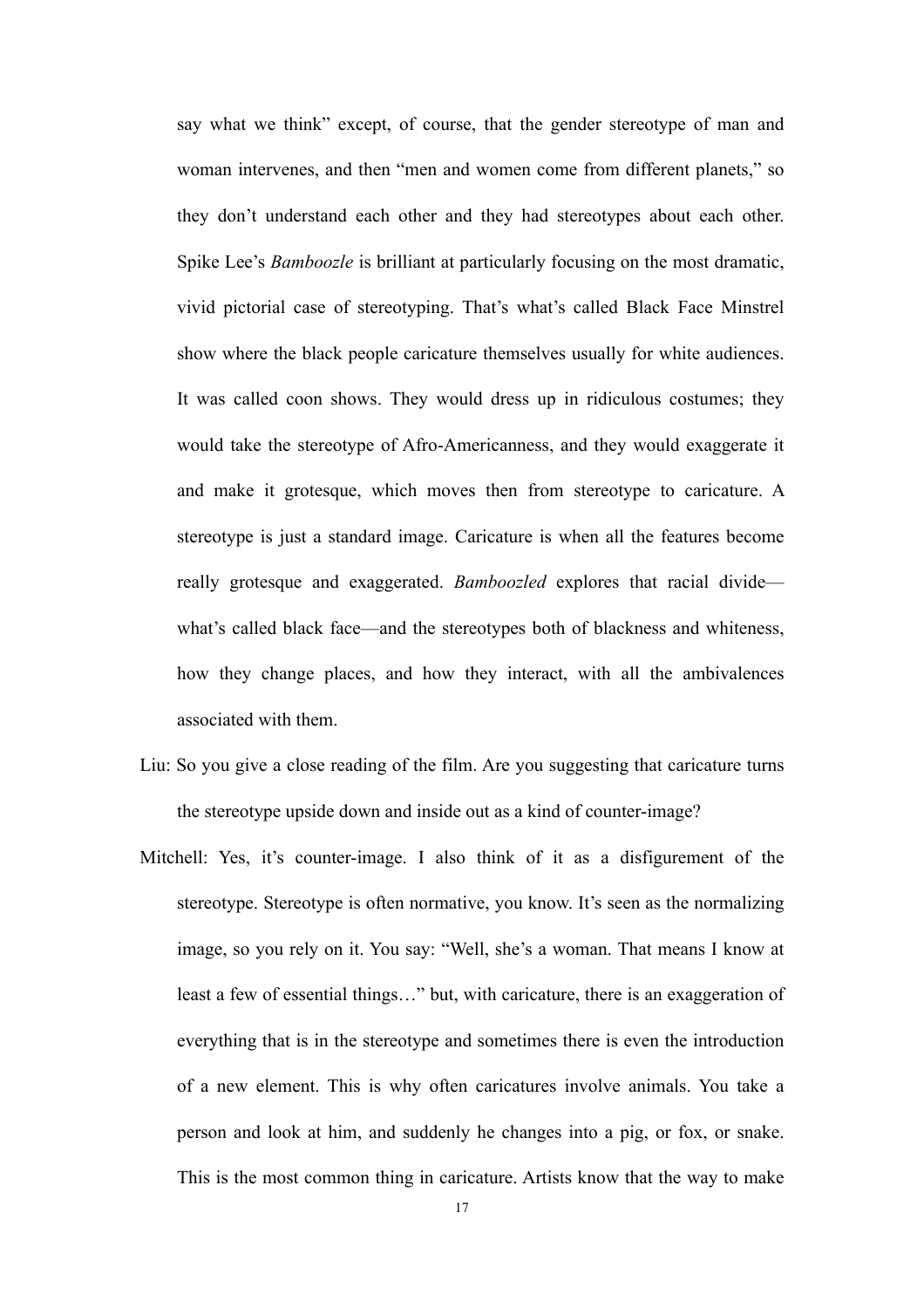somebody really ridiculous is to give him an animal face while preserving the memory of his human face, so the human and animal faces merge with one another.

Liu: We now move to our next question concerning your journal *Critical Inquiry.* Was the journal founded in the 1970s?

Mitchell: In 1974

- Liu: This is an extremely influential journal not only in the United States but, as you know, outside the country as well. The journal has been able to maintain the edge in theory and in critical thinking for several decades. How did you, as chief editor, manage to do that?
- Mitchell: With a lot of help from my friends. I think it's very important that it's located at a place like the University of Chicago which is an internationallyoriented university. We have people from all over the world and it's also a university that is dedicated to introduce interdisciplinary and theoretical reflection. So it's not one of those huge, industrial type of universities where people never talk to each other and there is no contact between different departments. The University of Chicago is a perfect environment for a journal like *Critical Inquiry* because I have friends and colleagues I like to talk to in history, social science, anthropology, philosophy, art history, musicology, Middle Eastern studies and Far Eastern studies. That's what makes it an internationally interesting magazine. I think it's that basis.
- Liu: And you've been able to attract the best minds in the world to write for your journal and to foster critical thinking in new directions. Can you name some of your favorite issues?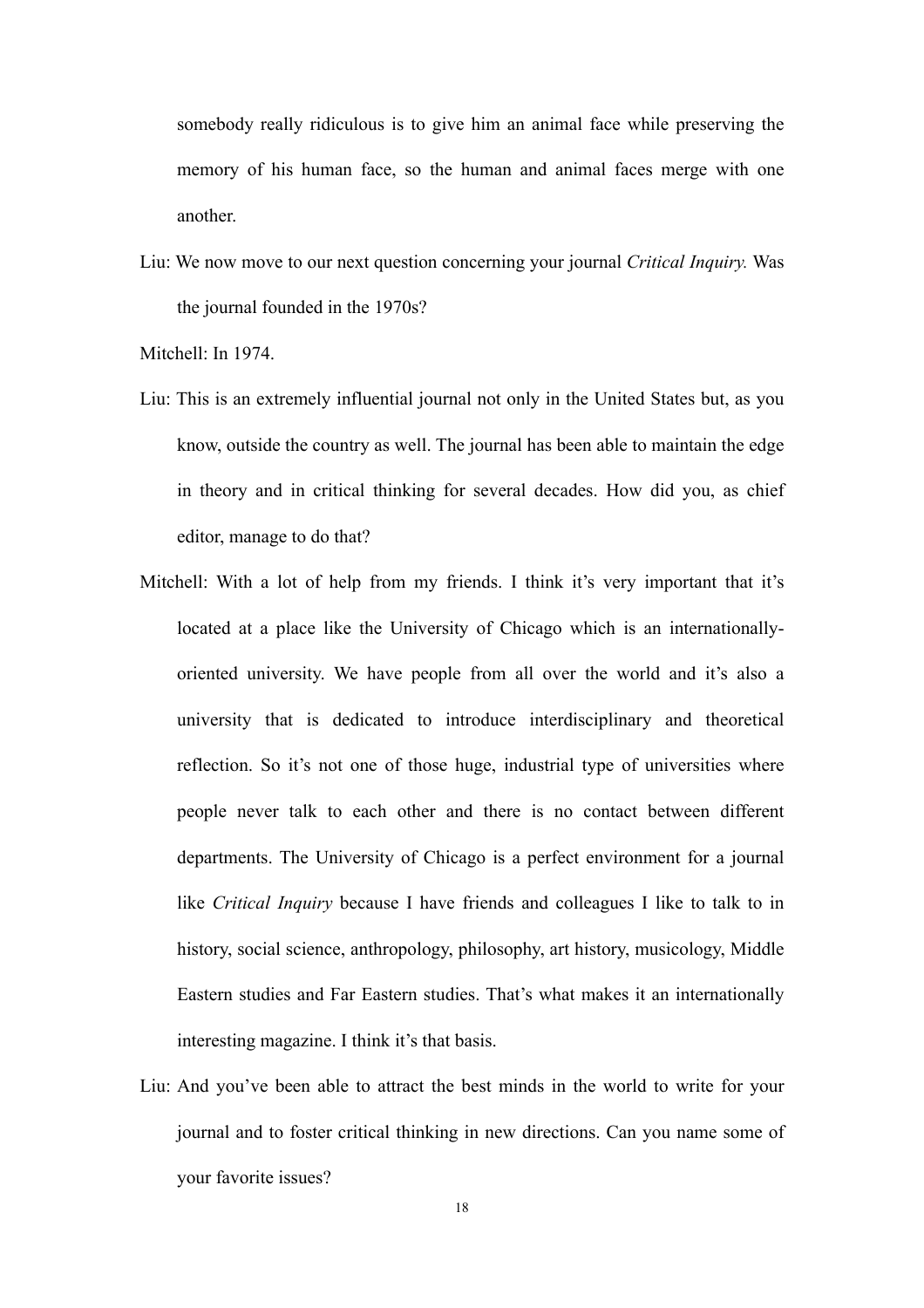Mitchell: That would be hard to say because there are so many issues and I have been doing it for quite a while. But I think the special issue *On Narrative* is a very important first step. I also edited an early issue called *The Language of Images* which brought together people in art history and media studies to reflect on the problem of image. "*Race," Writing and Difference,* edited by Henry Louis Gates, was very important, and also his later volume *Identities*. Elisabeth Abel edited a special issue called *Writing and Sexual Difference*. It was really the first major special issue of a scholarly journal, with a theoretical bent, that devoted itself to feminist theory and women's issues. There have been many others, like *The Politics of Interpretation,* which was very important.

Liu: I also remember a special issue on the questions of evidence.

Mitchell: Yes, that one was in the 1990's and it was driven by what was felt to be a crisis across the disciplines. One of the clichés of post-modernism or poststructuralism had been that there is no certainty, and there is no objectivity, and so the question naturally rises then: "Well, then what do we do?" You can't count on the reliability of anything else; then what counts as fact? What's evidence? How do we determine whether something is true or not? So we produced a volume called *Questions of Evidence* to focus exactly on that and we brought together a lot of very well-known people in various disciplines and also a quite few young people.

You asked about How can we stay at the cutting edge? I always think of it as a two-pronged strategy: one is you must seek out and get writing from the people who write very well and who are already famous and established. We try to attract them and get them to publish with us, which is very hard because we can't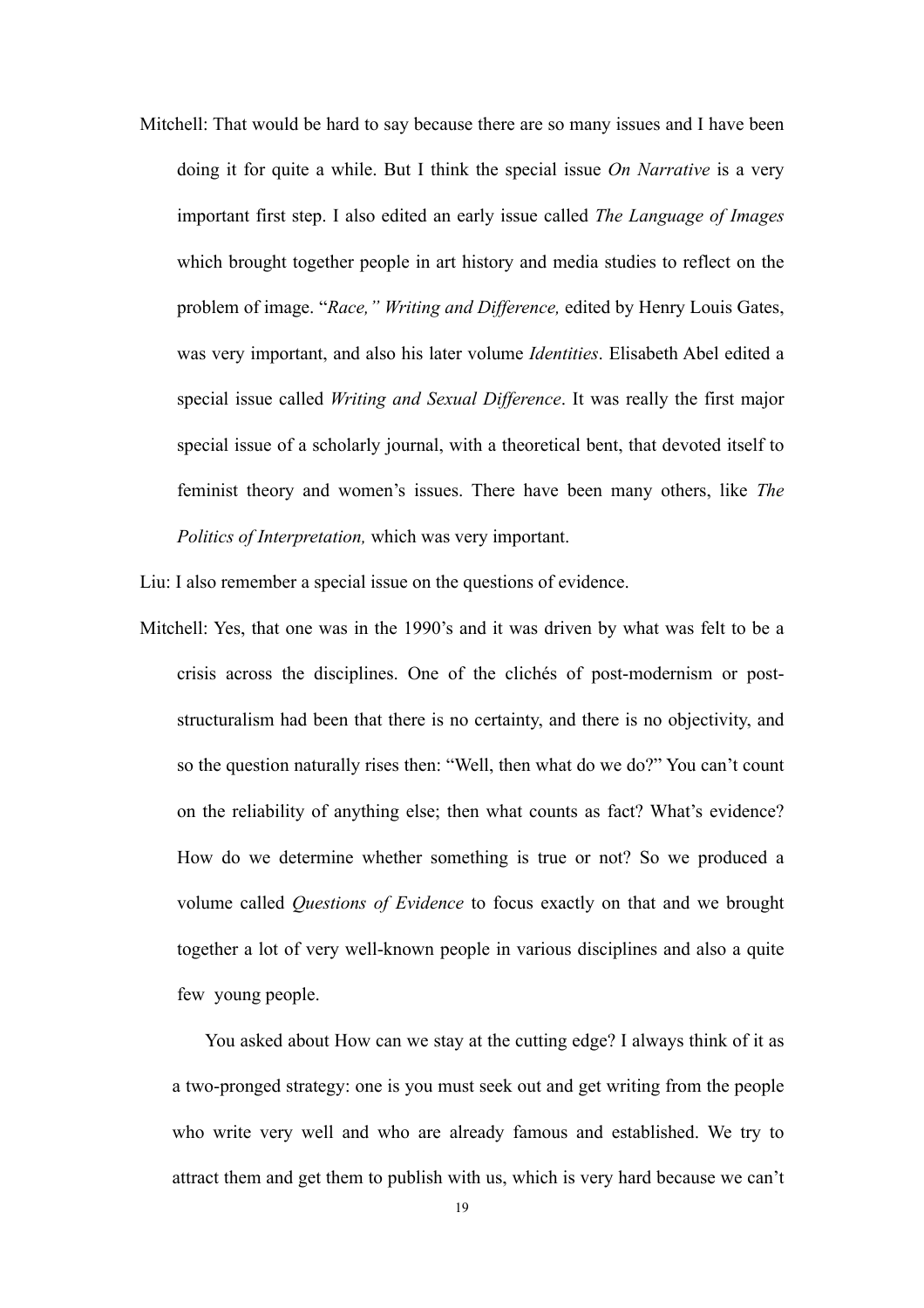pay them any thing. You know, it's purely prestige and that's why we also have to keep our standards because if it begins to be evident that you are publishing secondary stuff, then the prestige disappears. But the other half of the strategy is to always be alert for young people. Like several years ago, I ran across a manuscript that came in. It says Lydia Liu, and I had never heard of your name. We read it and then debated it in our group and we said: "This is very important. This is good." She is a young, unknown scholar but let's publish this. I think that's the most important, that is, to recognize important scholarship of young people when they are coming along. For that, you can't be lazy, you have to actually read everything and be open to something new. I guess probably the most important single thing is to cultivate a sense of openness, feeling a willingness to be surprised. Once you think you know everything, then it's all over.

- Liu: I'm sure that's how many graduate students have felt about your journal—not only my generation but, you know, several generations of graduate students who have grown up reading this journal, taking it as the benchmark of critical thinking. Didn't you publish Homi Bhabha's most important essay in *Critical Inquiry*?
- Mitchell: Yes, we did, and I didn't know who he was. In fact, he wasn't very wellknown. He hadn't published a book yet. I think he maybe had one article in print, maybe in the *Screen* Magazine. He sent me an essay and it was before the age of computers. It was hand-typed on a very old-fashioned typewriter on onionskin paper. It came out of the envelope and I thought "It comes from somewhere in India. What can this be?" I started reading it and thought "Well, this is… I don't understand this. This is very strange. It's different." He's quoting Lacan, and he's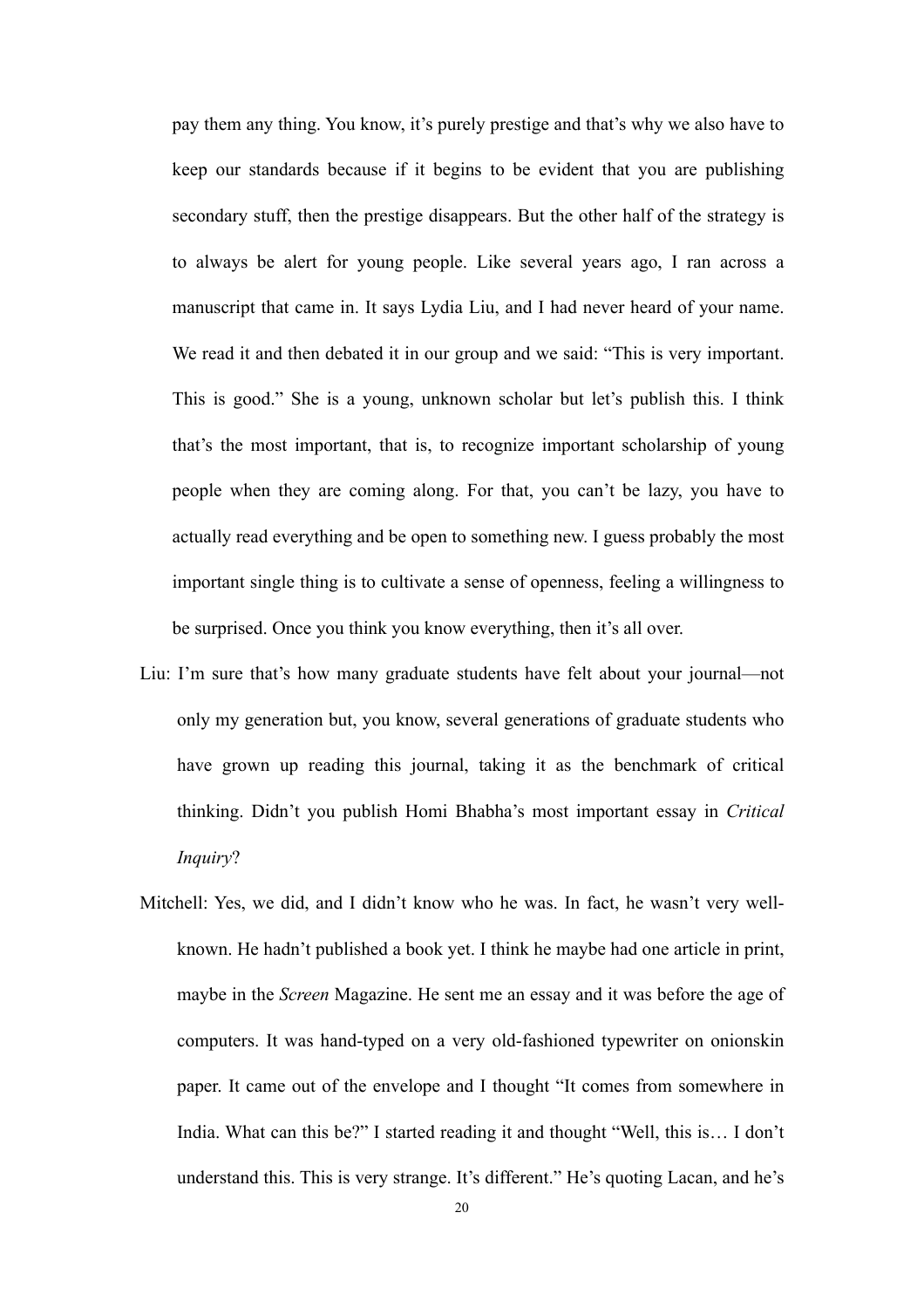quoting Derrida, but he's also talking about something that happened in Delhi in 1860. "Is there anybody who is going to be interested in this?" So we discussed it and the more we talked about it, the more everybody said, "Oh, maybe this isn't any good, and we don't know." But we have a principle with our editorial group that if there is a big division of opinion, as long as somebody thinks it's really great and they say: "I want this, I really want this," then we publish it even if they are a minority. What we try to avoid is when we look at it and everybody says: "Well, it's OK. Sure, why not? It's fine. You know, it's not bad." Then we don't publish it. It has to sparkle enthusiasm and controversy. That's what we want.

Liu: Can you think of some other authors you've published?

Mitchell: Well, we published early Edward Said… Gayatri Spivak sent us long ago her essay "Three women's texts and a critique of imperialism" which is quite wonderful. And she did a translation of a short story from Bengali. Henry Louis Gates, who was an assistant professor at Yale around 1980. When he read our special issue on feminist theory by Elisabeth Abel who also was unknown completely. He wrote me a letter, saying "You've never heard of me. I'm an assistant professor at Yale and I've read your issue on sexuality and gender. You need to have a special issue on race and I will volunteer myself to be the guest editor." We don't do it very often, and it's quite rare to take on a guest editor. But then Gates came to Chicago and he met with my editorial group and everyone was quite impressed. He sent us three times as many essays as we could possibly publish. So we had to work with him and cut down the number we'd accepted, but of course, it became a classic.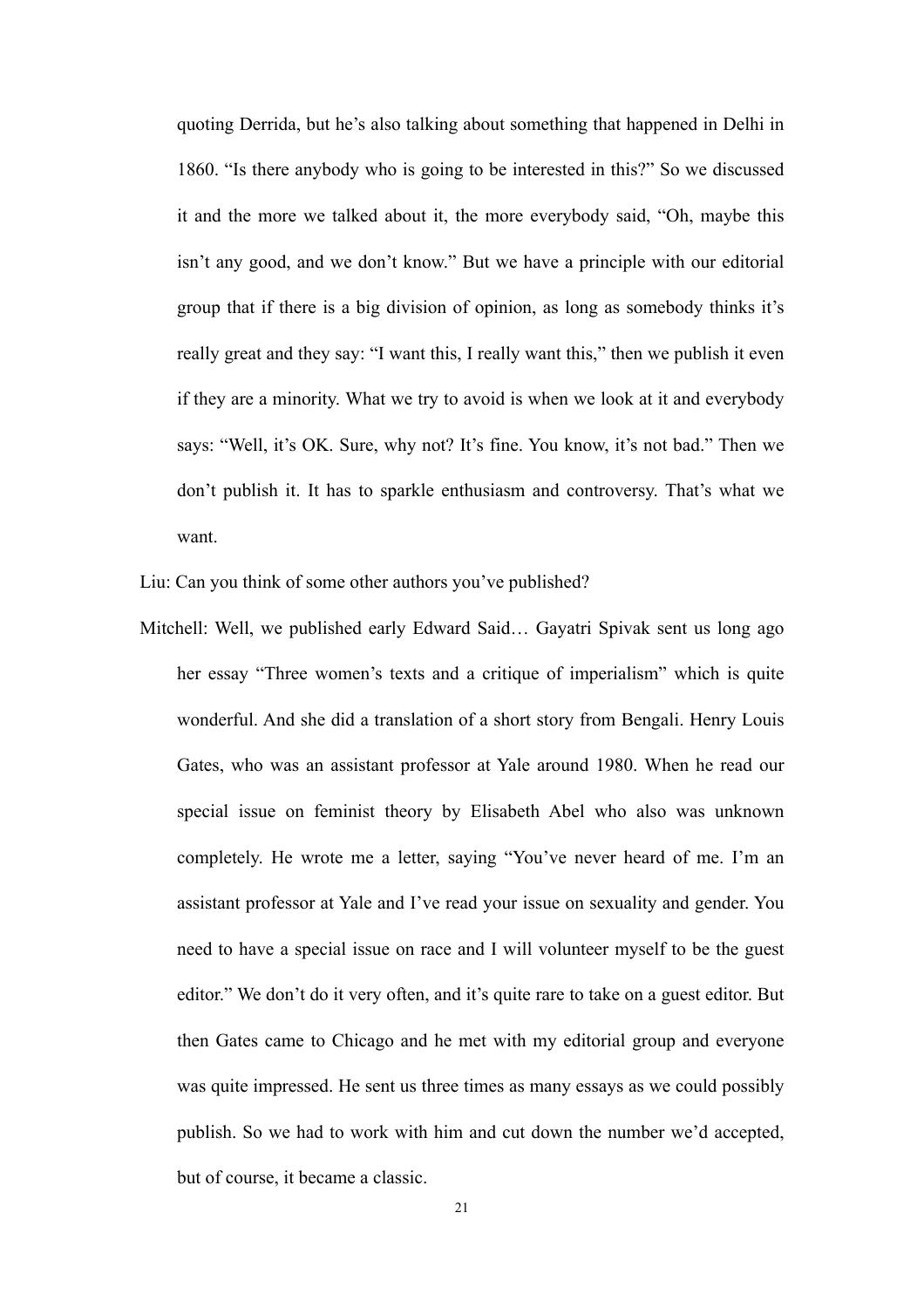- Liu: It's a classic. I guess that graduate seminars in the English Departments around the country and also in Comparative Literature and other departments adopt this as a textbook. I even taught it at Qinghua University in Beijing.
- Mitchell: Really? In any case, that's the process. I think of the famous and wellestablished writers who publish with us as a kind of window dressing partly. I mean I want good essays from them, but their names then lure others and they lure the young people especially. They say I want to appear in an issue of *Critical and Inquiry* next to Jacques Derrida or Hayden White or somebody who is very well known.
- Liu: I think your strategy has worked extremely well. Having worked with generations of theorists for all these years, I suppose, you have a very good sense of where we are headed in theory, or perhaps it is difficult to predict. But after the death of Said and after the recent death of Derrida, I'm sure a lot of people are wondering what's next.
- Mitchell: I'm among them. I'm wondering what's next too. It's not that I have a crystal ball, so I can tell you what's coming. In fact, if I could tell you that, it would probably be a bad sign. Theory, like any kind of vital tradition of thought, is going to be volatile and unpredictable, and this is another principle that we try to follow in *Critical Inquiry,* that is, not to try to micro-manage the future, not to plan too far ahead. Of course, you have to plan, but a year, or two and so forth. The other thing is that I'd like to compare us to is a sail boat that is far out in the sea, so you have to watch which way the wind is blowing. You have to adjust your sails and you have to locate the wind and find the direction of the currents and, to do that, you have to be observant, critical, and open. If you know too well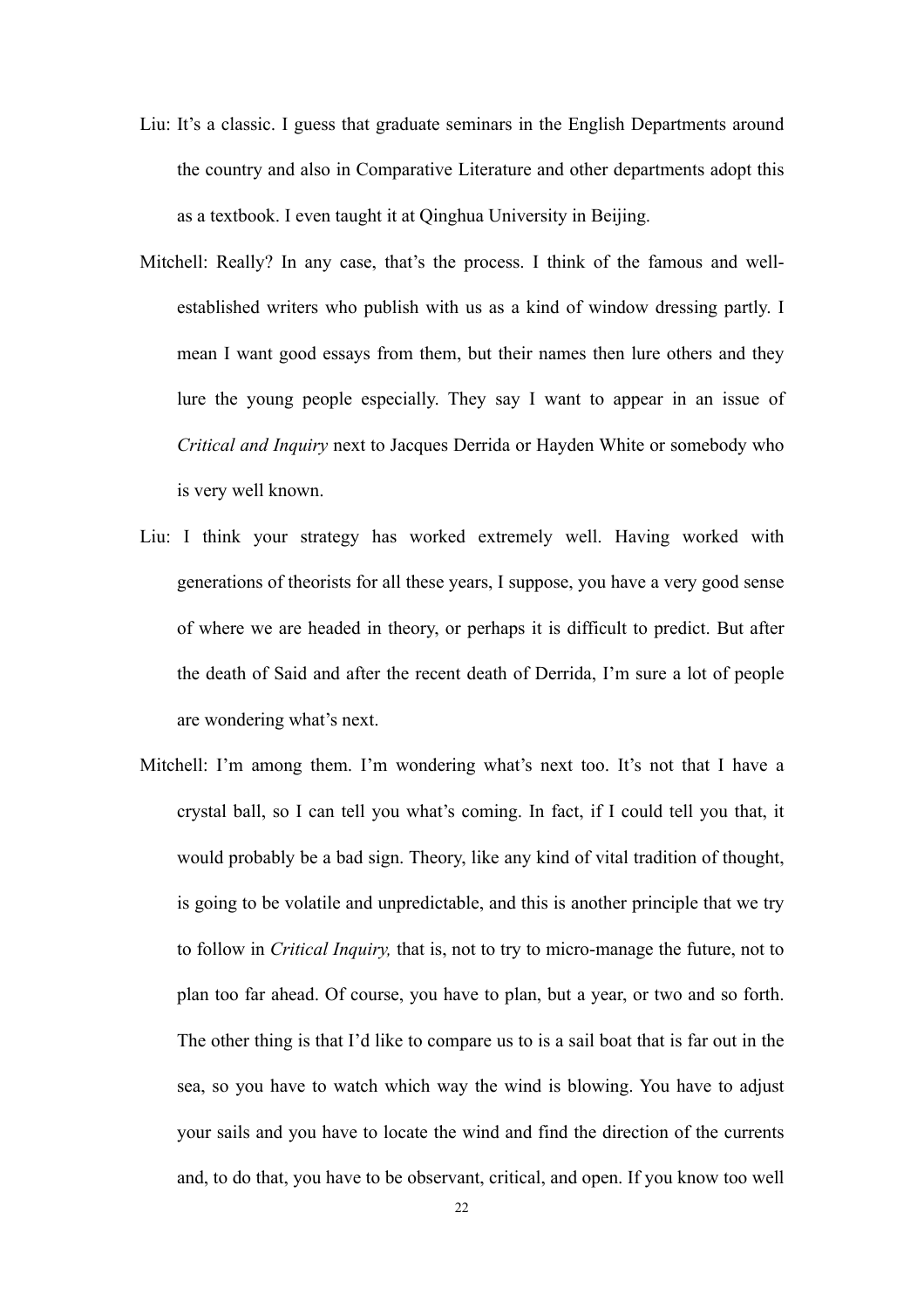where you want to go, then it can be actually a problem. It prevents you from improvising, prevents you from suddenly saying: "Oh, I wasn't expecting this! But now that it's here……" Derrida left us one great gift that was what he called "l'avenir," the idea of that which is to come, which he says strictly you can not predict. Of course, there are things we suspect are coming, we predict them, and we know they are coming, but is the democracy to come? We don't know what it would be. It would have arrived as a stranger or a surprise of some kind. Maybe not a pleasant surprise, either. There is no guarantee about that. That's the attitude I try to instill with my colleagues, that is, that we shouldn't plan too far ahead and we should be alert and be ready for that which is to come.

- Liu: To prepare yourself for that which is to come, you seem to travel a lot. You go to a lot of place and have contact with people in many parts of the world. Is this exposure important for you? You have just returned from Palestine. Was there a special occasion that took you there?
- Mitchell: Yes, it was a memorial and a symposium in honor of Edward Said, the leading Palestinian intellectual of our time, who was one of my editorial board members and a great friend for over twenty years. I was invited to come to speak at the memorial that was both personal ceremonial scene for him but also an academic gathering to talk about what is to come, now that Edward was gone. It was a wonderful occasion to go to Palestine, to go to Ramallah, and to Birzeit University. It was my second visit there. The last time I was there some seven years ago was with Edward Said. We went for one of the first international conferences ever held in the West Bank at a university, a conference called "Landscape Perspectives on Palestine." So it was a return journey to meet many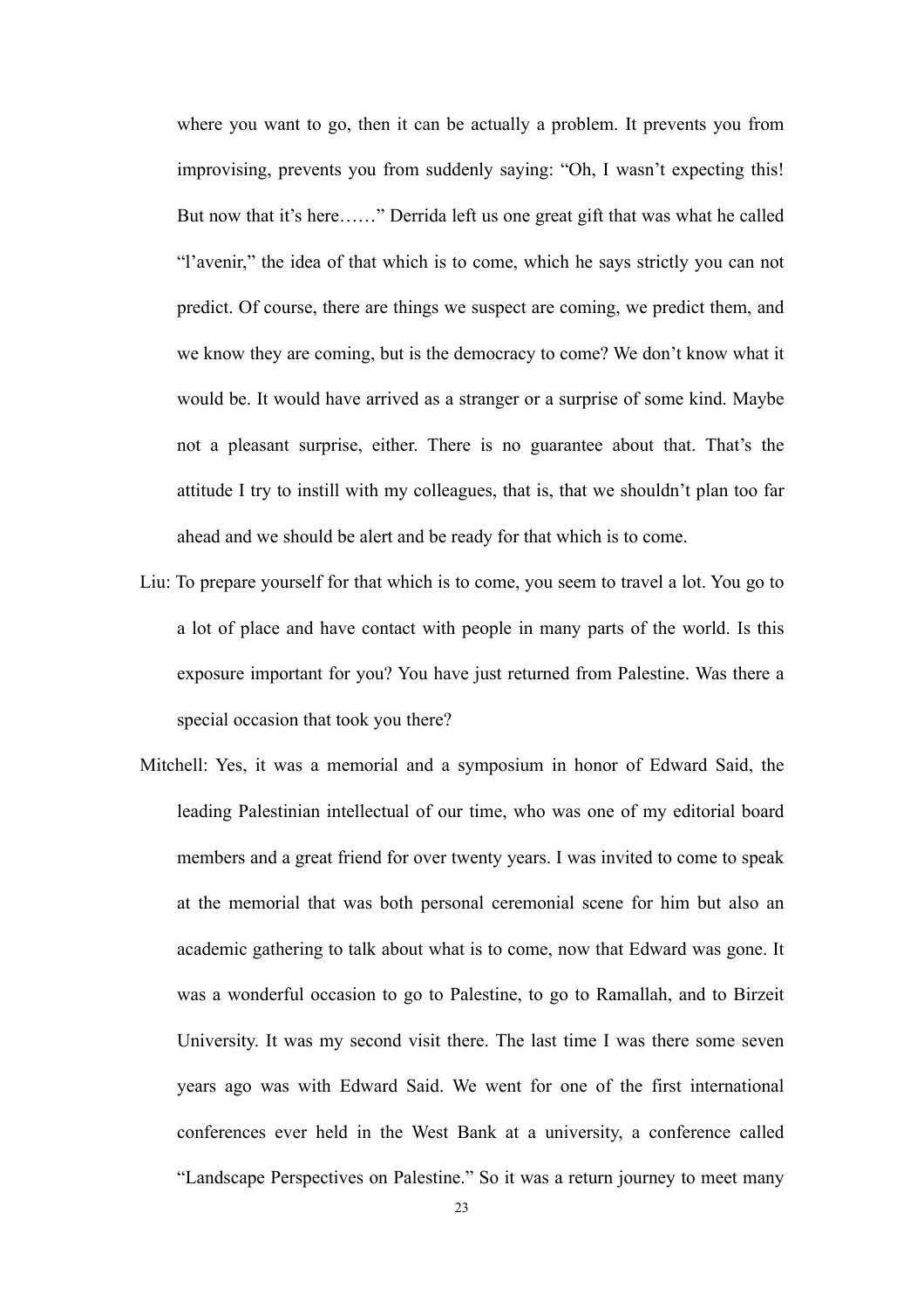of the same people and also a lot of new, younger people who arrived at Birzeit University, and also to talk to Israelis as well. I spent a couple of days in Israel speaking in Jerusalem and in Tel Aviv. I wanted to talk to people on both sides and I was welcomed very nicely on both sides.

Liu: Are there special memories that you have brought back with you this time?

Mitchell: I think the most important thing is the increased sense of admiration for the amazing endurance and resilience of the Palestinian people. They have been suffering terribly for half a century. I mean, one should think about what it means to live under military occupation. This is not just colonial oppression but everyday life is totally under the thumb of an occupying army which is not very sympathetic, to put it mildly. People are humiliated, they are embarrassed, they are prevented from getting into health services, prevented from having an education. The schools are often closed, the border is closed, and you can't travel. It's very much like living in a ghetto, and people have compared the Gaza Strip to the Warsaw ghetto. Now that the security wall was being built around Palestine by the Israelis, it feels even more like a big prison. You would think that would make people depressed, gloomy, and helpless. Of course, there are moments when you just feel like there is no any hope. But in spite of that, I found Palestinians incredible. Their spirit is amazing. Among academics, my counterparts, the people who do the humanities and who are scientists of various kinds, I found their continued commitment to education and intellectual work in the midst of this is awe inspiring. Because after all it's one thing to be an intellectual when you are sitting in a nice office in Chicago, you have a reasonable income, a nice place to live. It is quite another thing to be an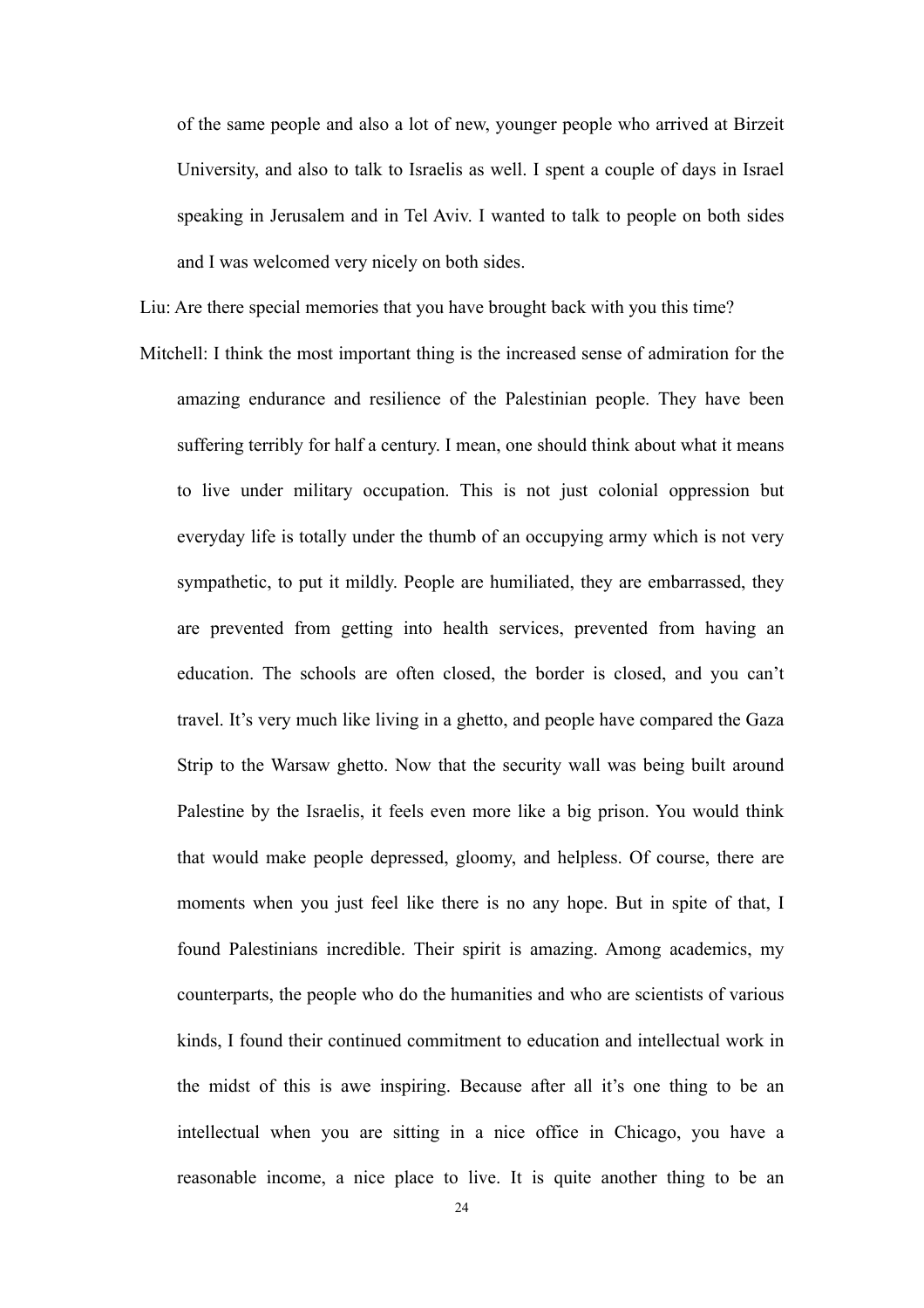intellectual when your daily life is disrupted by roadblocks, by your students being harassed, not being able to move, by having your schools shut down, by not being able to get to a doctor, and by having a pregnant woman ready to deliver being stopped at a security checkpoint and not being able to get to the hospital. They live under great oppression and yet they maintain their optimism and their persistence. The only other time I felt quite this way was actually back in 1988 when I taught for a couple of months in China in Beijing. The Cultural Revolution was recent enough, so I met many intellectuals, professors who had gone through the Cultural Revolution. I saw what it meant to be an intellectual when it's not easy to be one and when a lot of people are making fun of you or don't respect you. That's when you find out who the real intellectuals are, not when the sun is shining but when the storms are all around you.

Mitchell: Yes, there are. I always urge my colleagues that they should travel a lot, they should get out and not think that the First World in Europe and in transatlantic democracies is the horizon of reality. I think one of the great events in our time has been the recognition that intellectuals and artists are everywhere. They are not just to be found in New York City at the imperial center or the big metropolitan areas. There are human intelligences everywhere in creativity, in Africa, in India, and throughout Asia. I think what's called Euro-centralism has been decisively smashed in our time. We know that Europe is part of the world and it's not all of it. It has its role to play and it's important, but we have to come with a little more humility to other places.

Liu: What about American academics? Are there intellectuals in the United States?

Liu: How does it feel to be an American intellectual when you find yourself in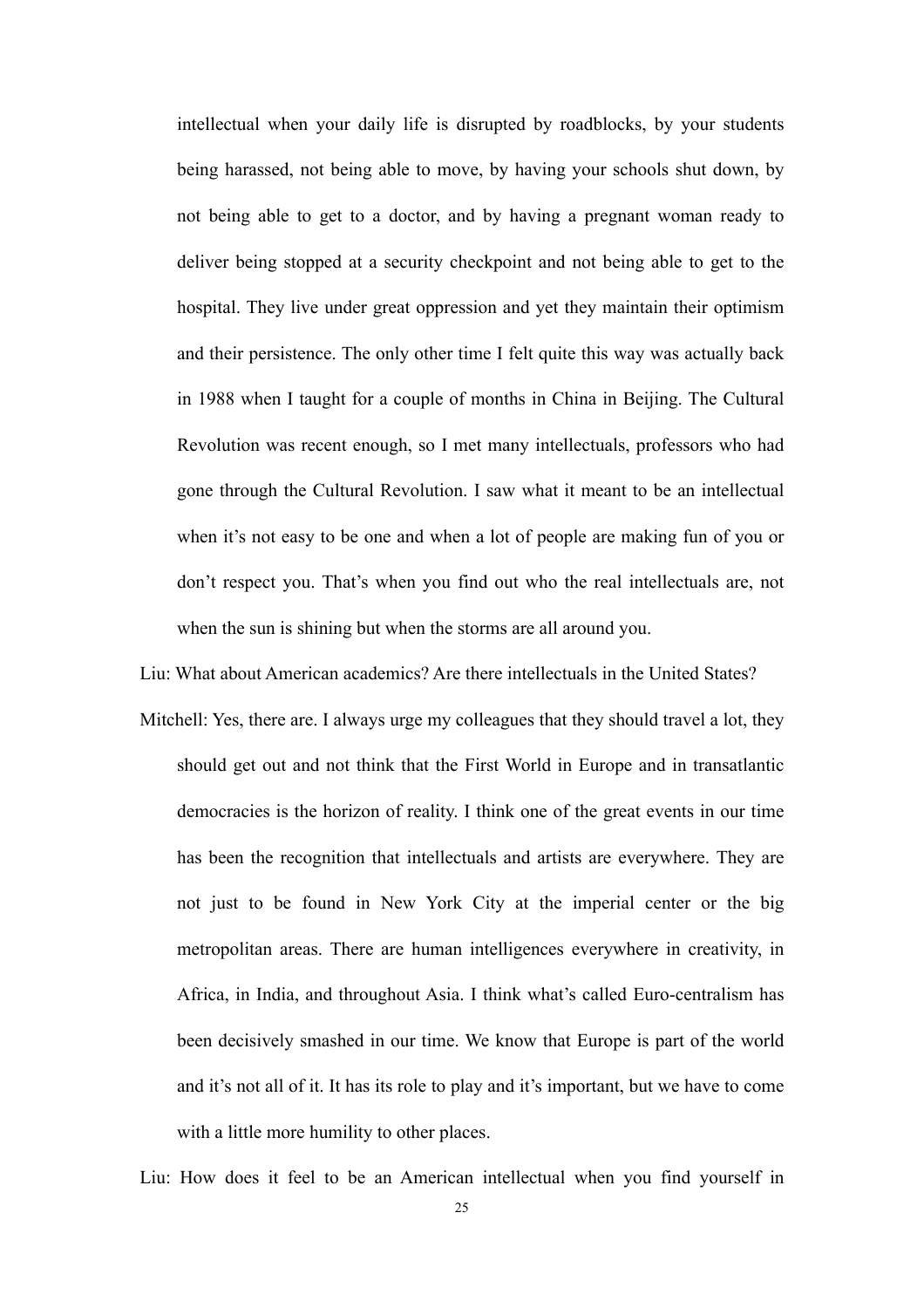Palestine or are traveling outside the First World? Do you become self-conscious for being an American?

- Mitchell: A little bit, because people have stereotypes about what Americans must think just as we have stereotypes about what they must think. If I sense that somebody has a stereotype, I hope I can have the opportunity to do something to let them know that I'm an individual and that I have my own thoughts and my own beliefs that are not necessarily those of my government, for instance, with which I disagree with just about everything. I think that the part of democracy to come, I would hope, would be that people from everywhere could agree with each other as individuals that there would be this recognition of common humanity. If the humanities doesn't encourage that, I don't know what it is for.
- Liu: People outside tend to look at the United States and think: "Well, that is the model of democracy for the whole world." How do you feel about the truthfulness of this? Is there such a thing as a "political dissident" in America?
- Mitchell: I think, unfortunately, the United States today, instead of being an exemplar of what democracy could lead to, has become actually a threat to democracy partly because it's betraying its own principles internally with forms of censorship and suppression. There are a lot of things happening in American universities right now that involve the suppression of academic freedom, punishing professors who have the wrong opinions by denying them tenure, promotion, or just making things uncomfortable for them. At Columbia University right now, there is a very nasty campaign or harassment toward Middle Eastern professors, professors who are experts on the Arab cultures. The American form of democracy, the idea that you can export democracy to other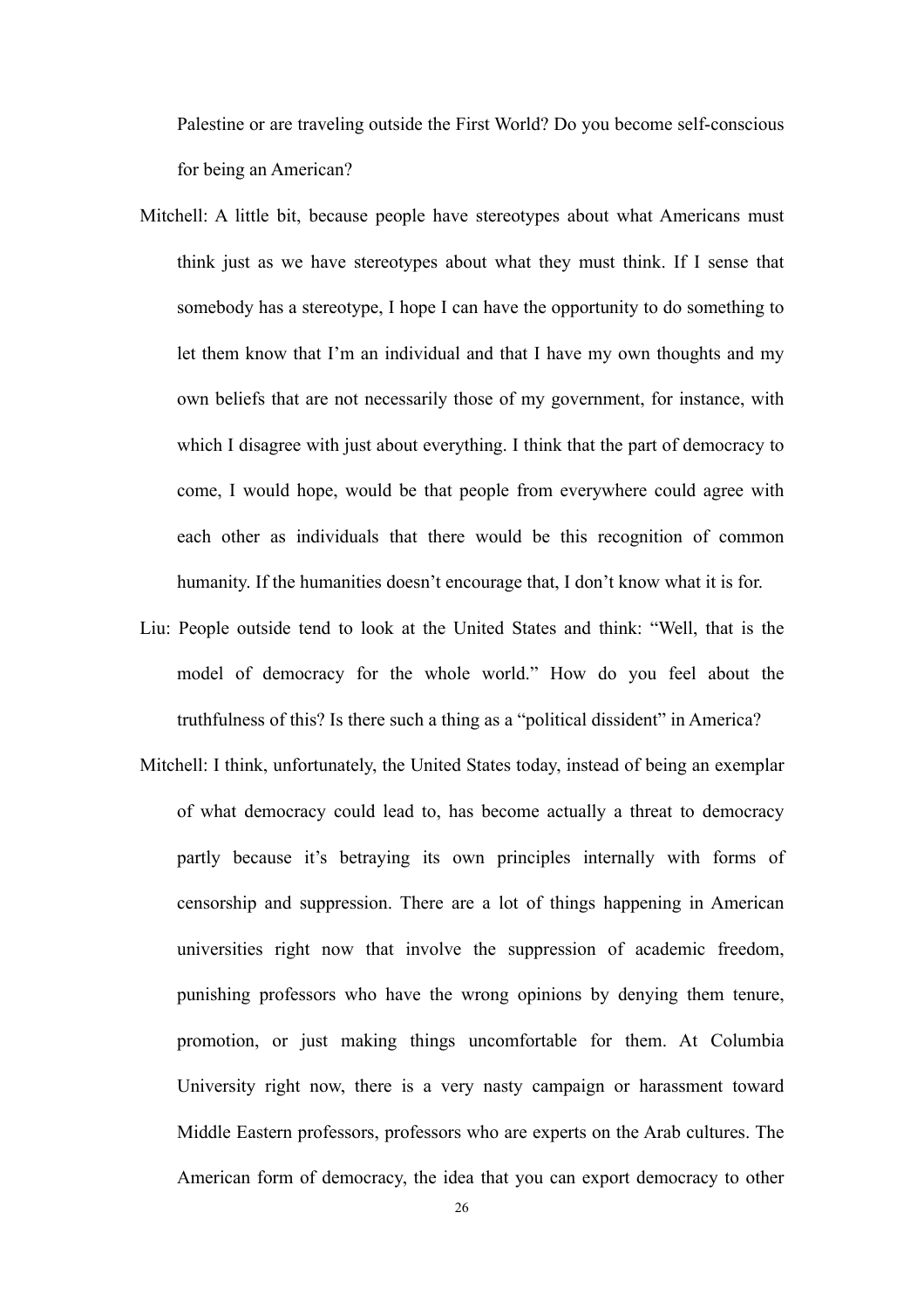countries by military conquest and occupation is a complete contradiction of the idea of democracy. You can't import democracy at the point of a gun. You might import, as Mao said, political power which grows out of the barrel of gun, but political power and democracy are not the same thing. We're exporting and importing political power to Iraq right now, but I don't think we are doing a very good job bringing democracy there. The moment of democracy will come when the Iraqis say: "We want you out now, and we want your companies out too."

- Liu: If the American form of democracy is in crisis, as many people seem to suggest, what can a theorist do in his or her own work?
- Mitchell: Well, one thing you can do is to theorize democracy itself. I think it's a time of profound reflection on the futures, the multiple possible futures of democracy and the threats to it. We also need to be thinking about what development means. This year at the Wissenschaftskolleg (The Institute of Advanced Study in Berlin), again and again, we had very learned scholars talking about the idea of development and reconstruction of damaged areas of the world, great economic transitions and social transformations often accompanied by a great of human suffering, displacement, and lots of bad side effects. So theory's vocation is not like it has some kind of a specific object it has to deal with. It has to do with the imperatives of the human species and it has to ask: "What is our species? What is it going to become? Is it going to survive among other things?" which is why the big theories of systems, ecology and environment are so important, because we need to be thinking not just about self-interest, national self-interest, what's good for us, for the next five years, or the next five minutes. We need to be thinking globally about what's good for this species, and that involves a lot of intellectual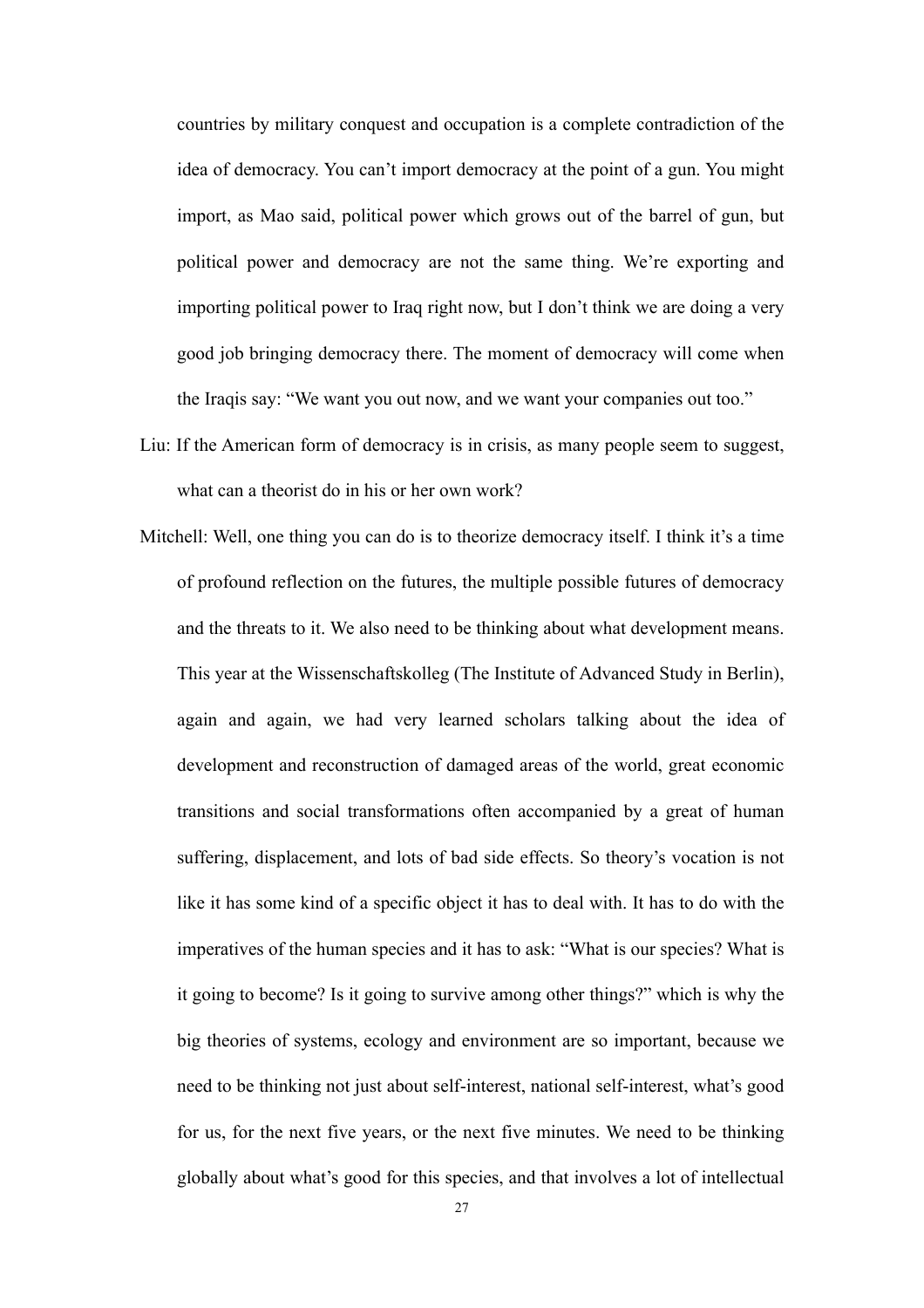labor. It isn't just given to you as a program by some CEOs; it has to be thought out and tested and involves considerable reflection. So that, I think, is the vocation of theory. It is to think at the level of the species, at the level of the world, but also to focus those questions very precisely on situations in a critical way and learn from the past. This is why historians are so important in this too, so that we don't forget what has been done. Forgetting the past is just as bad as when you think: "Well, the future will take care of itself and I'm just going to act in the immediate self-interest."

I was very struck yesterday by one of our colleagues Jamie Monson talking about the moment when China decided to bring a railroad, to donate a railroad to Tanzania during the Cold War. Of course, there were self-interest reasons, and there were ideological reasons, but I believe it was Zhou Enlai who, I know, was a hero of intellectuals in the Chinese Mainland when he put out his guidelines for how the Chinese experts should behave when they got to Africa. He made it clear that they were not to come as colonial or imposing presences. He said they must carry their own baggage: "Don't make the Africans carry your suitcases." It's a little thing, but it was so profound and important. What we need to remember is that is those little things that contribute to a very large-scale effect.

- Liu: Do you think *Critical Inquiry* can encourage thinking along those lines, like global issues, ecology and also ethical issues?
- Mitchell: Yes, I think we already are. We have published many issues on those kinds of topics. Yes, we'll definitely be looking for people who are reflecting on those issues, trying to think across national boundaries and think about these very large-scale problems.